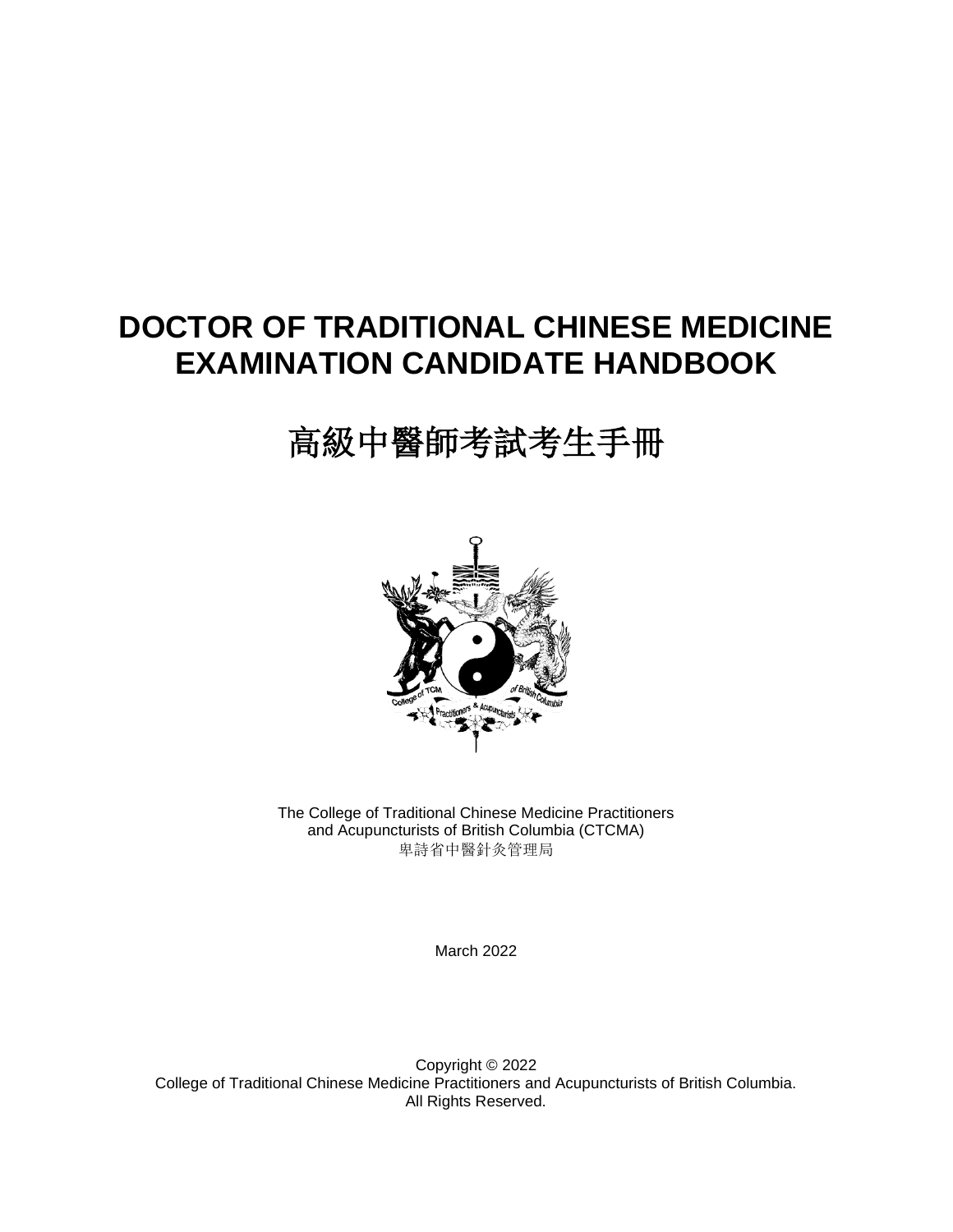

## **Table of Contents**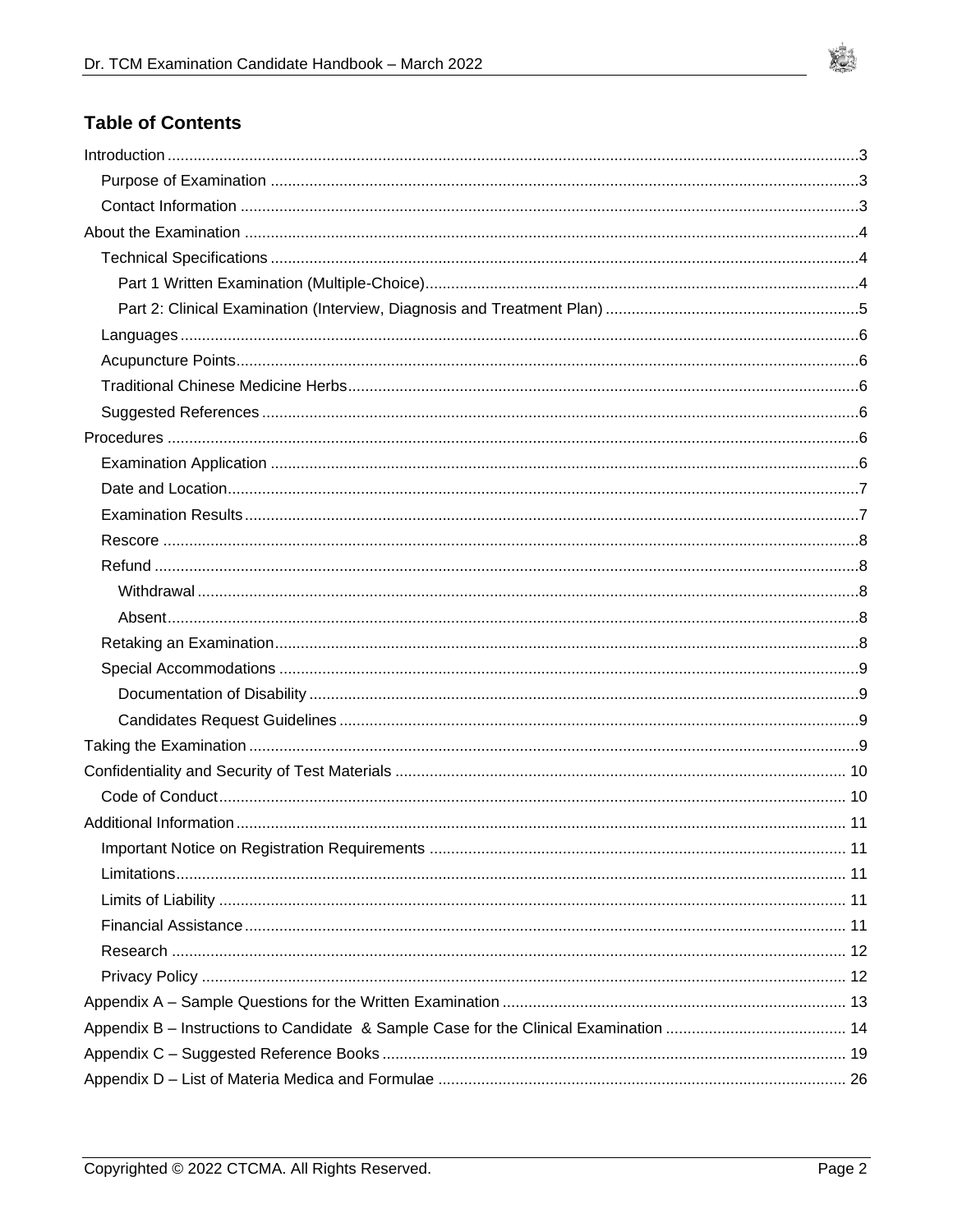

### <span id="page-2-0"></span>**Introduction**

This handbook includes the policies and procedures for the Competency Examination for Doctor of TCM. The regulatory body for Traditional Chinese Medicine (TCM) Practitioners and Acupuncturists in British Columbia is the College of Traditional Chinese Medicine Practitioners and Acupuncturists of British Columbia (CTCMA). CTCMA will be referred to as "the College" in this handbook. The College is responsible for governing TCM Practitioners and Acupuncturists in accordance with the *Health Professions Act*, RSBC 1996, c. 183 and the Traditional Chinese Medicine Practitioners and Acupuncturists Regulation of British Columbia.

Although accurate at the time of publication, changes may take place without prior notice. While the College will try to advise candidates of important changes, the College reserves the right to make changes in fees, examinations, policies and procedures at any time without advance notice.

<span id="page-2-1"></span>The most recent version of this Handbook may be found on the College's website at www.ctcma.bc.ca.

#### **Purpose of Examination**

The College is mandated by the provincial government to protect the public's right to safe, effective and ethical TCM services by regulating the practice of TCM.

The purpose of the Competency Examination for Doctor of TCM is to determine if a candidate have acquired the minimum entry-level competency for practice as a Dr. TCM. The public is thus protected when receiving treatment from registered professionals. The competency examination(s) must be written by all applicants.

The Examination is designed to assess knowledge, skills and abilities required for practice. A passing result on the examination indicates that the candidate has demonstrated the minimal standard of competence. A fail result indicates the candidate has not yet demonstrated the minimal standard of competence.

#### <span id="page-2-2"></span>**Contact Information**

College of Traditional Chinese Medicine Practitioners and Acupuncturists of British Columbia (CTCMA) 900-200 Granville Street Vancouver, British Columbia, Canada, V6C 1S4 Phone: 604-742-6563 Fax: 604-357-1963 www.ctcma.bc.ca info@ctcma.bc.ca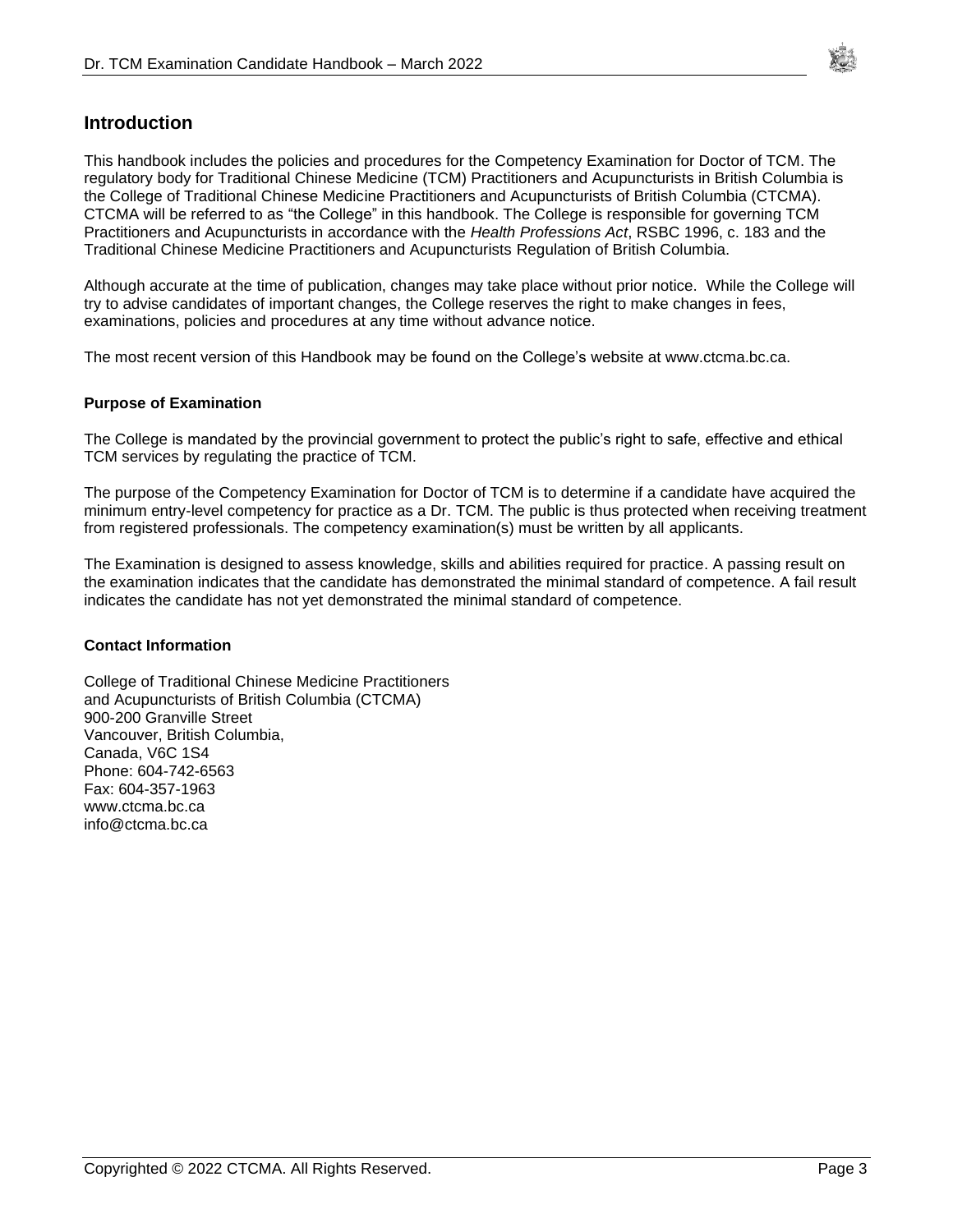

### <span id="page-3-0"></span>**About the Examination**

The Competency Examination for Doctor of TCM consists of two parts. Part 1 is a written examination and Part 2 is a clinical examination. Candidates are required to pass the written examination before advancing to take the clinical examination. Upon passing the written examination, the candidate will be automatically scheduled for the next upcoming clinical examination. The written and clinical parts each provide different information about a candidate's knowledge and skills.

Part 1, the written examination, consists of multiple-choice items to assess the candidate's knowledge of basic concepts and the application of acquired knowledge to practical situations and problems.

Part 2, the clinical examination, consists of two case studies designed to simulate and reflect typical patient - Dr.TCM interaction.

Competencies to be assessed on the examination are specified in the Competency Profile *'Entry-Level Occupational Competencies, Performance Indicators and Assessment Blueprint for the Doctor of Traditional Chinese Medicine'* (May 2015).

#### <span id="page-3-1"></span>**Technical Specifications**

#### <span id="page-3-2"></span>*Part 1 Written Examination (Multiple-Choice)*

The Written Examination is a computer-based examination which consists of 200 multiple-choice questions. Each question on the examination has undergone a stringent development and review process to ensure its validity. A small proportion of questions are being tested to evaluate their statistical properties and may not count towards your final score. Evaluating these questions' statistical properties allows for confirmation that newly developed questions are performing within acceptable statistical parameters. Following the statistical calibration and analysis of the questions, questions with performance statistics beyond a predetermined threshold are evaluated by subject matter experts and decisions are made as to their use as scored questions. All 200 questions are of equal value with 1 point for correct and 0 points for incorrect or missing responses. It is important to do your best on each question on the examination.

All multiple-choice items are comprised of a question followed by four (4) alternative options. Candidates must indicate the correct or best option for an item to receive a mark. The questions may be based on concepts, theories, clinical situations or diagrams. Examples of the different types of items and instructions for answering the items are provided in Appendix A.

You have up to 4 hours to complete the written examination.

The following table provides the weighting (percentage) of the Written Examination:

| <b>PRACTICE AREA</b>                 | <b>PERCENT</b> |
|--------------------------------------|----------------|
| Area 1 - Interpersonal Skills        |                |
| Area 2 - Professionalism             | $2\% - 4\%$    |
| Area 3 - Practice Management         |                |
| Area 4 – TCM Foundations             | $10\% - 14\%$  |
| Area 5 – Fundamentals of Biomedicine | $17\% - 21\%$  |
| Area 6 – Diagnostics and Treatment   | $37\% - 43\%$  |
| Area 9 – Safety                      | $2\% - 4\%$    |
| Area 10 - TCM Classics               | $10\% - 14\%$  |
| Area 11 - Advanced TCM Practice      | $9\% - 13\%$   |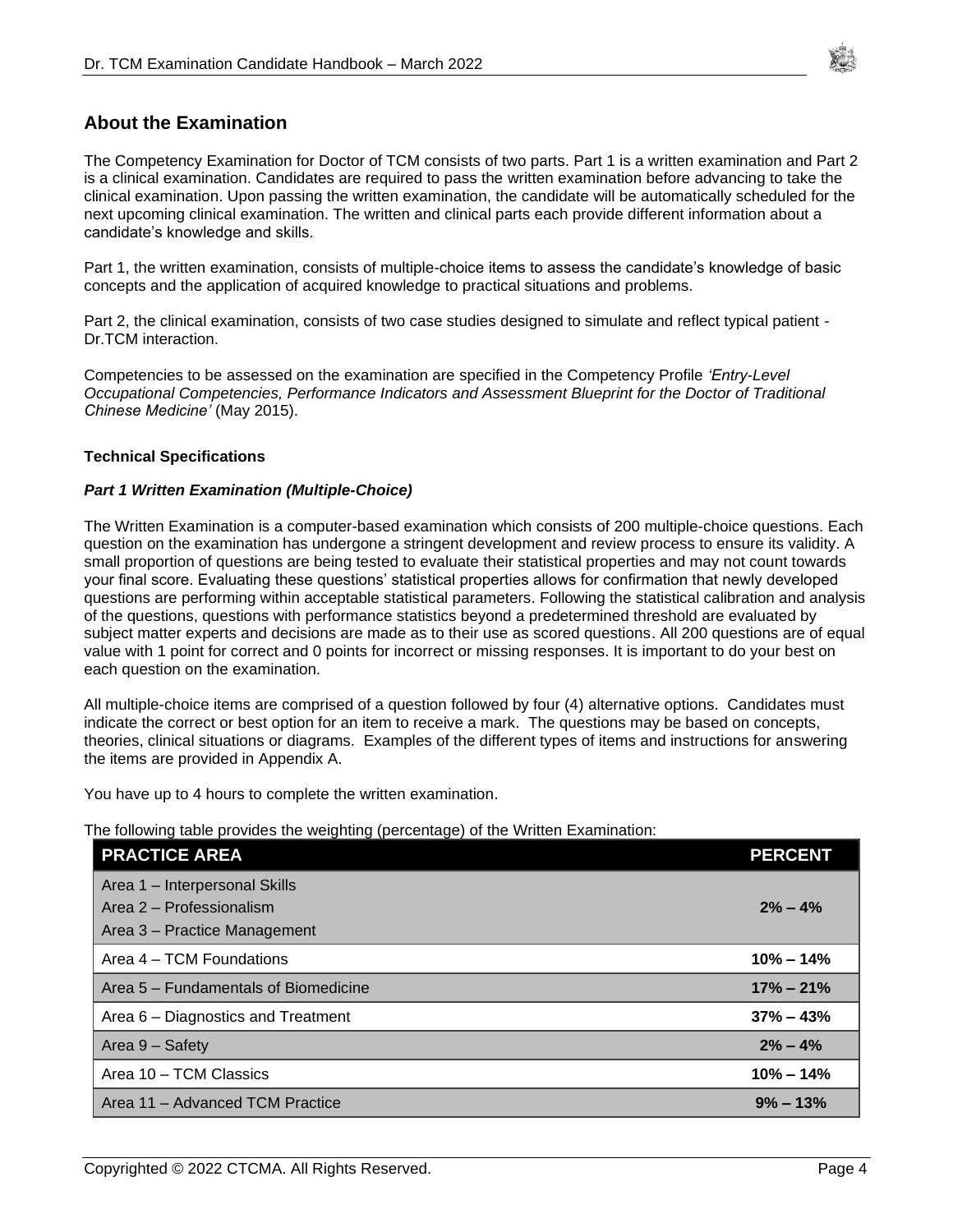

#### <span id="page-4-0"></span>*Part 2: Clinical Examination (Interview, Diagnosis and Treatment Plan)*

The Clinical Examination consists of **two** case studies designed to assess the candidate's clinical skills in areas including performing the four examinations; collecting information; keeping patient records; problem solving; interpreting data; treatment planning; selecting herbal formulas and modifying it to fit patient's case; ensuring accuracy and clarity of the herbal prescription; explaining to patient how to prepare and take herbal formulas; outlining potential risks, precautions, and considerations for patients to know when taking herbal prescription; selecting acupuncture points; selecting other TCM treatment modalities such as moxibustion, tui na and cupping, and describing techniques or how and where such therapies are applied; justifying treatment choices, and demonstrating professional behavior and communication skills.

This type of examination is designed to assess the candidate's skills in situations simulated to reflect actual clinical practice. *In each case study*, the candidate will have 30 minutes to interview a standardized patient<sup>1</sup>. After this time period is up the candidate will have 40 minutes to fill out a written test sheet.

The candidate will be given general information about the patient including the chief compliant. During the interview the candidate will collect information from the standardized patient as they would in a normal clinical setting while being observed by two examiners. In order to maintain consistency, the standardized patient will have cards containing a variety of information about their condition which will be shown to the candidate when necessary, e.g. the appearance of the tongue, or the results of a CBC lab test (complete blood count).

In each case study, the candidate will be required to give TCM diagnoses (including TCM patterns) as well as western medical "impressions" (what you think the Western Medical diagnosis would be, e.g. diabetes type II), and to provide a herbal prescription and an acupuncture / tui na prescription for treatment. The candidate will be tested on the etiology and pathology of the case, their treatment planning, and implementation of the treatment plan. Candidates are required to give instructions and possible precautions for patient to follow the treatments and make suggestions for dietary changes, lifestyle changes and exercises.

The candidate will be scored by their written responses and by score sheets completed by the examiners and by the standardized patient. There will be two examiners observing the interview phase of the case. The candidate will be evaluated on their interview skills including interaction with the patient (e.g. in a professional manner) and their technical skills (e.g. did they proceed in a logical manner). The standardized patient will complete a score sheet on the behavior and communication skills of the candidate. An example of the clinical cases is provided in Appendix B.

A typical clinical examination will take *approximately* 3 hours to complete.

The following table provides the weighting (percentage) of the Clinical Examination:

| <b>PRACTICE AREA</b>                                                                                   | <b>PERCENT</b>  |
|--------------------------------------------------------------------------------------------------------|-----------------|
| Area 1 - Interpersonal Skills<br>Area 2 - Professionalism                                              | $10\% - 20\%$   |
| Area 3 - Practice Management                                                                           | $2\% - 4\%$     |
| Area 4 – TCM Foundations<br>Area 5 – Fundamentals of Biomedicine<br>Area 6 – Diagnostics and Treatment | $62\% - 82\%$   |
| Area 8 - Herbal Dispensary Management                                                                  | $2\% - 4\%$     |
| Area 9 - Safety                                                                                        | $3\% - 5\%$     |
| Area 10 - TCM Classics                                                                                 | $1.5\% - 3.5\%$ |

<sup>&</sup>lt;sup>1</sup> A standardized patient is a person who has been trained to realistically reproduce the history and the physical and emotional state of an actual patient. Standardized patients are trained to act in the same way with all the candidates.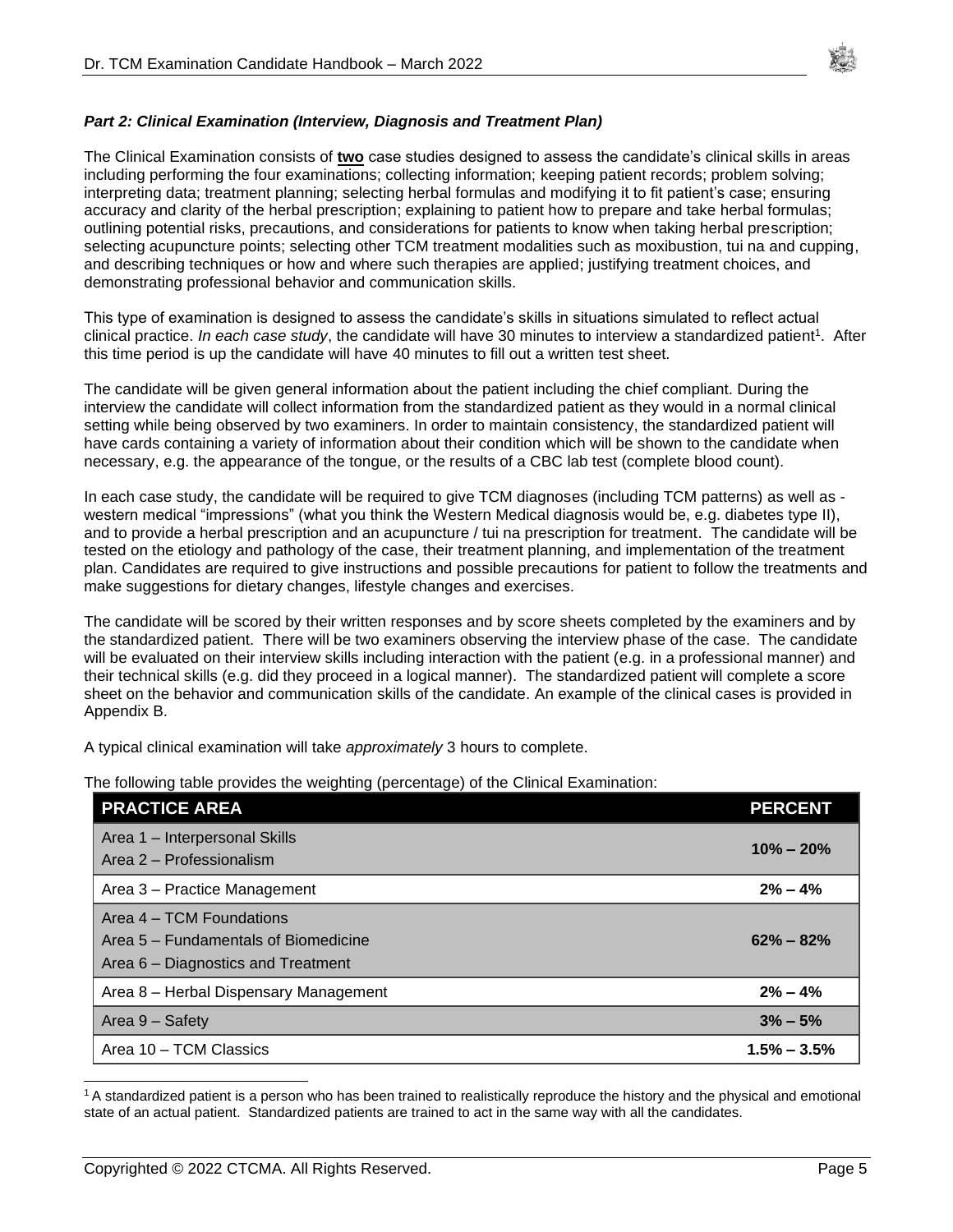

#### <span id="page-5-0"></span>**Languages**

Candidates may choose to take the written examination in English, Traditional Chinese or Simplified Chinese and the clinical examination in English or Mandarin. A Chinese translation fee will apply on both written and clinical examinations.

#### <span id="page-5-1"></span>**Acupuncture Points**

Acupuncture points selected for examination will be referred to by the Pinyin names and WHO standard nomenclature. For extra points, Reference Code will also be used wherever possible.

#### <span id="page-5-2"></span>**Traditional Chinese Medicine Herbs**

<span id="page-5-3"></span>Traditional Chinese Medicine herbs will be referred to by the pinyin names and Latin names.

#### **Suggested References**

The references (see Appendix C), although not exhaustive, may be helpful to the subject matter experts for the development of questions and to candidates in preparation for the registration examination. The subject matter experts and candidates are encouraged to consult other relevant and authoritative references for TCM Illnesses and Formulae. For convenience the suggested references have been grouped into six categories.

- 1. TCM Foundations/Diagnosis
- 2. TCM Classics
- 3. Biomedicine
- 4. TCM Herbology
- 5. Acupuncture and Tuina
- <span id="page-5-4"></span>6. Communications, Professionalism and Ethics

### <span id="page-5-5"></span>**Procedures**

#### **Examination Application**

The complete examination application with all supporting documentation(s) must be received by the College no later than the application deadline. The candidate may complete the submission either by

- **Mailing** to CTCMA Office or
- by **Emailing** to **info@ctcma.bc.ca** via PDF format only.

Details, including the procedure to pay the required fees, are available at the "Examination Submission" Section on the Examination Application Form..

Your application status (*including missing documentation*) and confidential messages regarding your application can be found at the **Registrant Portal.**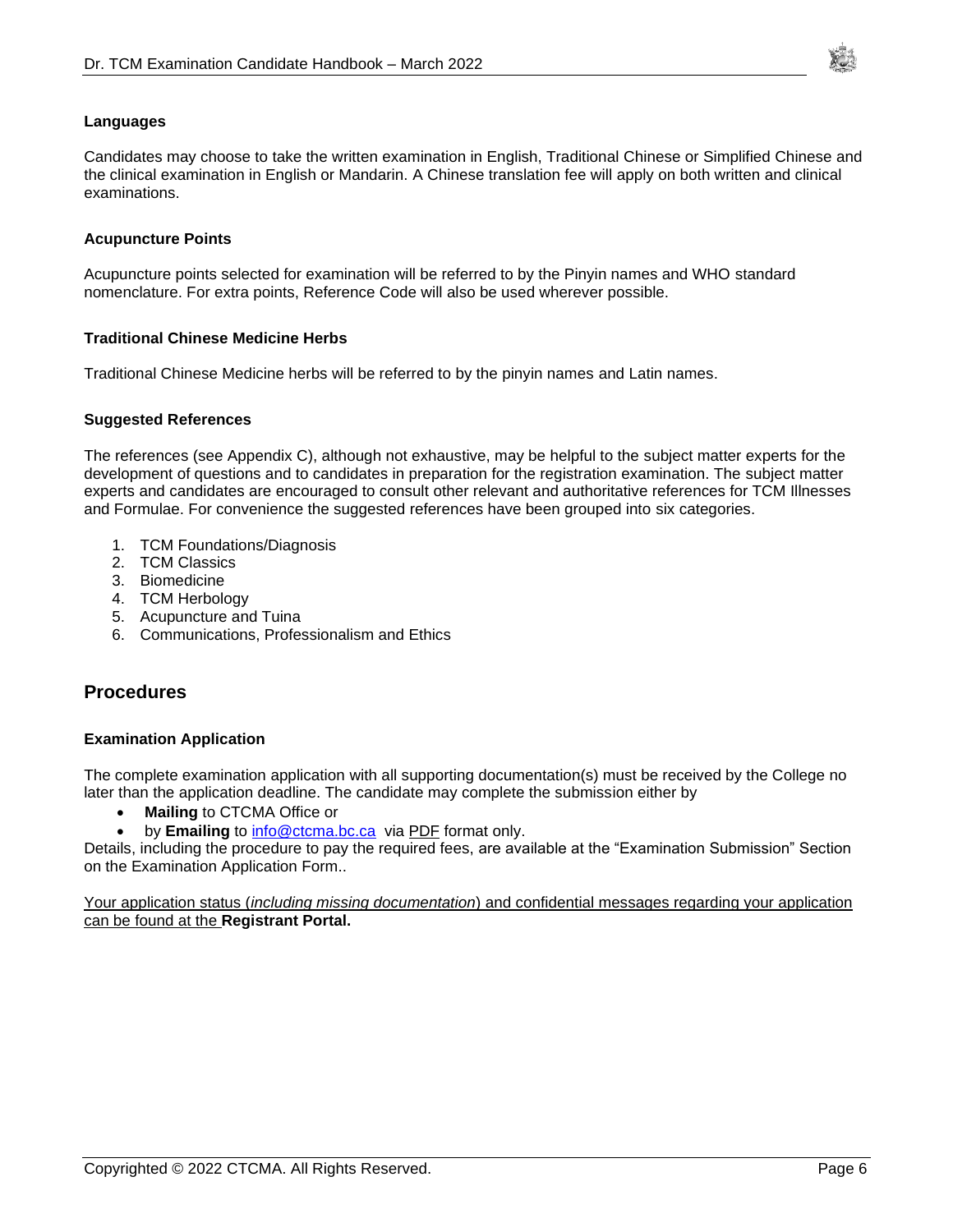

|            | <b>Examinations required</b> |                          |                             |        |                                                                                                                                                                                                                 |
|------------|------------------------------|--------------------------|-----------------------------|--------|-----------------------------------------------------------------------------------------------------------------------------------------------------------------------------------------------------------------|
| Title      | <b>Acupuncturists</b>        | TCM<br><b>Herbalists</b> | тсм<br><b>Practitioners</b> | Dr.TCM | <b>TCM Education Requirements (Refer to</b><br>Schedule E of the College Bylaws for details)                                                                                                                    |
| Dr.TC<br>М |                              |                          | $\star$                     | $**$   | Graduation from a Dr.TCM training program<br>with a minimum of 3,250 hrs including 1,050 hrs<br>of practicum (at least 825 hrs must be in<br>supervised practice) completed in a minimum of<br>5 academic years |

#### **\***

Candidates may take either TCM Practitioners Examination or both the Acupuncturists and TCM Herbalists to satisfy the examination requirements for the R.TCM.P title.

#### **\*\***

Applicants applying to write Dr.TCM examination must already be registered as R.TCM.P or be eligible to apply for R.TCM.P registration with CTCMA (holding valid exam results of PCE TCM Practitioners Examination or both PCE Acupuncturists & Herbalists Examinations).

<span id="page-6-0"></span>Please refer to the Examination section on the College's website for details.

#### **Date and Location**

Applicants are required to log-in to the **Registrant Portal** [\(https://portal.ctcma.bc.ca\)](https://portal.ctcma.bc.ca/) to update mailing address and check the application status (including missing documentation) and other confidential message including exam results from time-to-time. The College will not be able to retrieve changed password, therefore please keep this information in a safe place.

The time, date and location at which each candidate takes the written and clinical examinations will be determined after the deadline for applications. The College will inform candidates of the time/location of their examination(s) through the Registrant Portal. The receipt of the examination payments will be emailed to candidates' preferred mailing email address after each charge.

#### <span id="page-6-1"></span>**Examination Results**

Examination results will be published on the Registrant Portal and a hard copy will be mailed to candidates' preferred mailing address. Results will not be given over the telephone or by fax.

The examination is comprised of a written component and a clinical component. The two parts of the examination are scored separately. The passing scores are determined by the Education and Examination Committee with the assistance of the College's psychometrician and a group of subject matter experts.

Examination results are valid for three (3) years/consecutive examinations (whichever is later) from the date of the examination.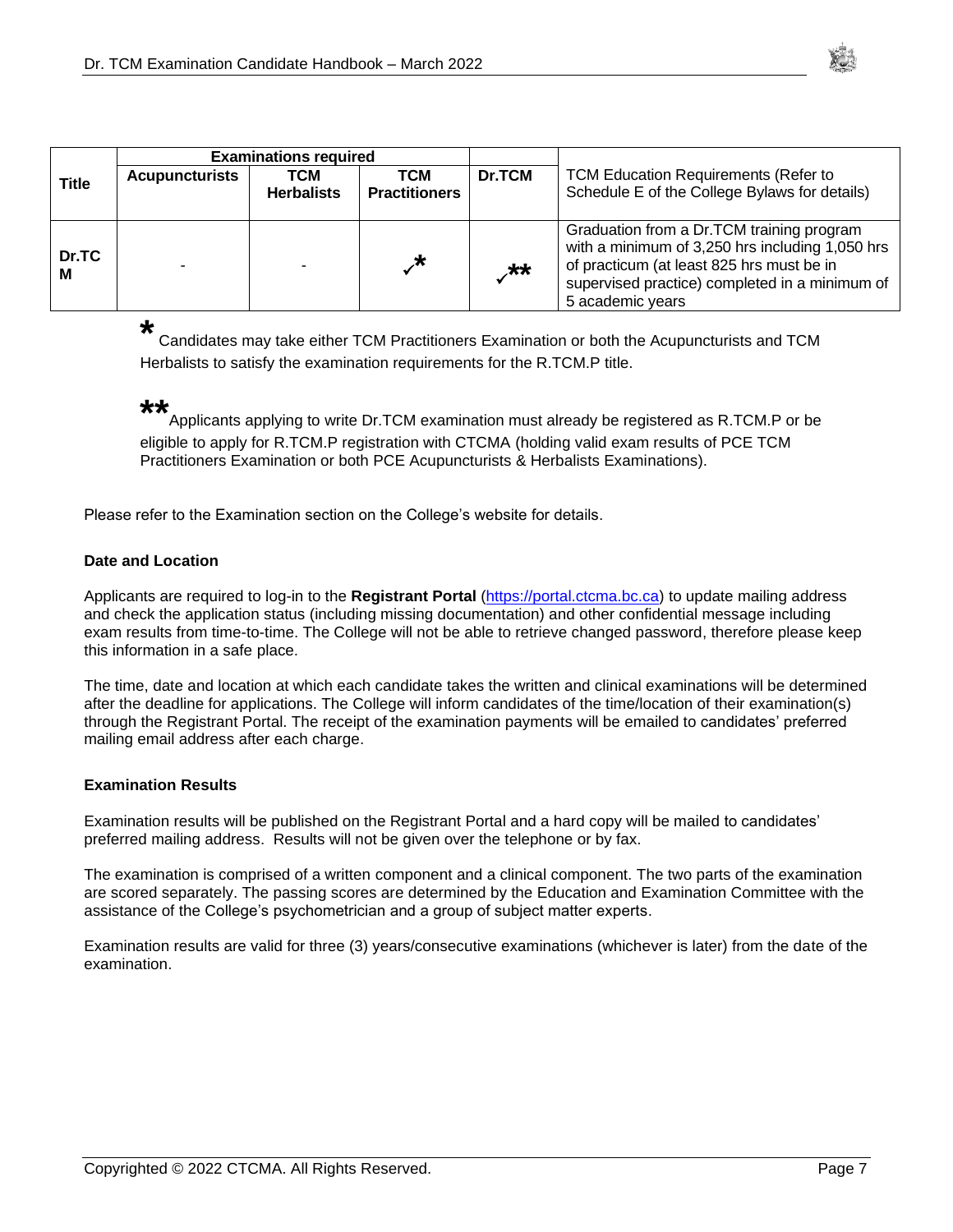

#### <span id="page-7-0"></span>**Rescore**

To have an examination rescored, a candidate must submit a written request to the Registrar within thirty (30) days of the date on the letter of notification of examination results. Please note that candidates have a responsibility to ensure that the College has candidates' current address on file.

Candidates will be required to pay a \$200 fee per part of examination when requesting a rescore.

Candidates who fail the examination should be aware that their examination has been carefully scored according to psychometric best practices. The examination is considered valid and reliable. It should be noted that any additional re-scoring is unlikely to alter the scoring results.

<span id="page-7-1"></span>All results and decisions made by the College on the re-scoring of an examination are final.

#### **Refund**

The application fee is non-refundable.

#### <span id="page-7-2"></span>**Withdrawal**

Requests to withdraw from the examination must be made in writing (signed and dated) and must be received by the College before the withdrawal deadline to obtain a refund of the examination fee. Verbal withdrawals are not accepted.

#### <span id="page-7-3"></span>**Absent from Examination Due to Extraordinary Circumstances**

A candidate who is absent from the examination due to unforeseen circumstances (e.g. illness, death in the family) must submit written notification (signed, dated, and enclosed with supporting documentation) to the College within fourteen (14) days of the examination date to apply for a refund.

Refund request may be submitted through any of the following methods:

- a) By fax to 604-357-1963
- b) By email to info@ctcma.bc.ca
- c) By mail to:

**CTCMA** 900-200 Granville Street Vancouver, BC V6C 1S4

#### <span id="page-7-4"></span>**Retaking an Examination**

A candidate who fails an examination may repeat the failed examination once within the next two consecutive sittings of the examination. If the candidate does not do so, a new application is required and will be evaluated according to policies in place at that time.

Any candidate who fails an examination twice is not eligible to retake the examination unless the candidate completes a *50-hour upgrading program* pre-approved by the College. Any candidate who fails an examination three or more times is not be eligible to repeat the examination unless the candidate completes a *50-hour upgrading program* preapproved by the College, and submits a new application to write the examination which will be evaluated according to policies current at that time. Please refer to the Examination section on the College's website for the Upgrading Program Application Form.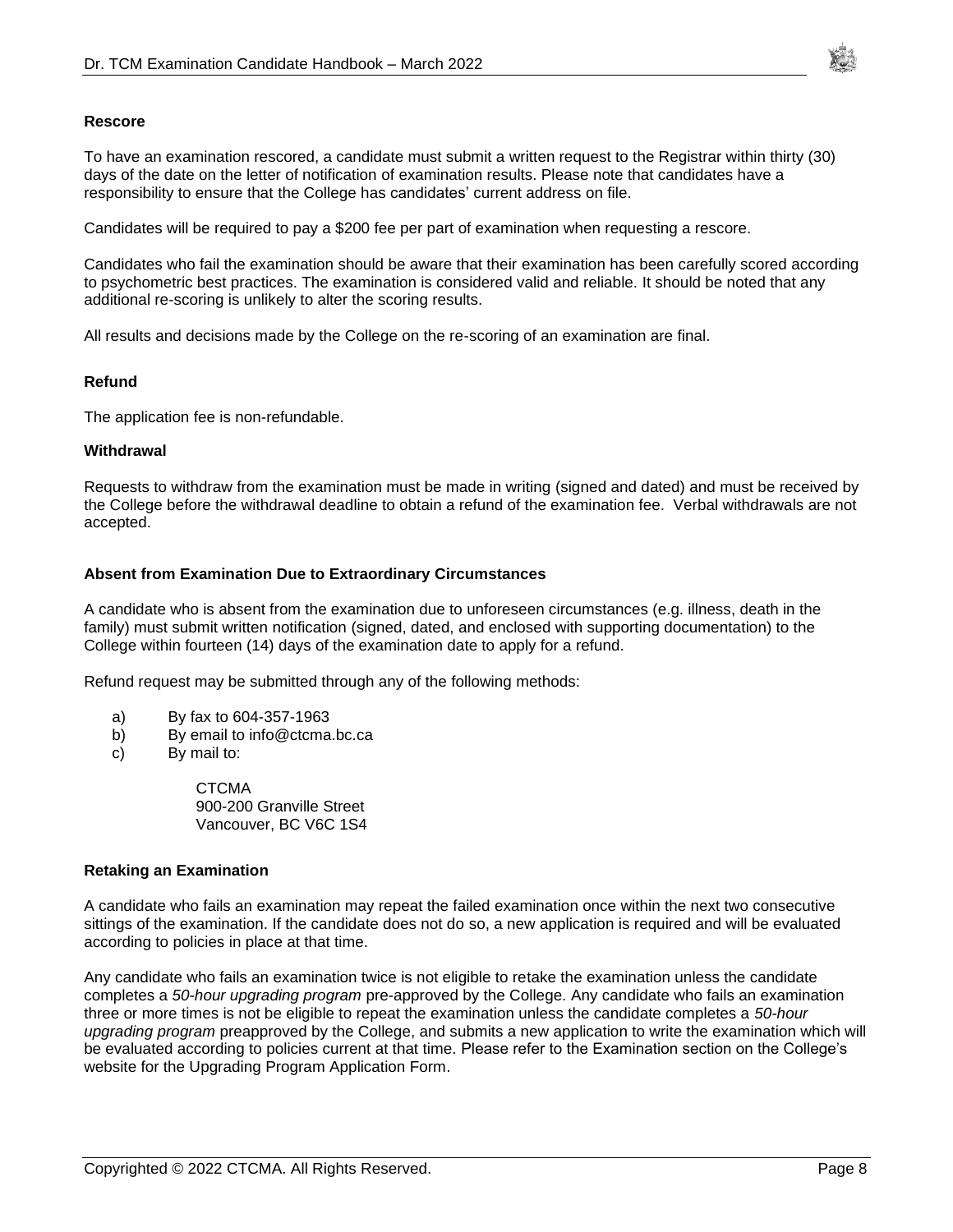

#### <span id="page-8-0"></span>**Special Accommodations**

If you have a disability that could adversely affect your performance on the examination and may require some accommodation in taking the examination, you should complete a Testing Accommodation Candidate Application Form. This form is available on the College website or by contacting the College. **Accommodations cannot be provided for requests received after the deadline.** 

#### <span id="page-8-1"></span>*Documentation of Disability*

Candidates are required to submit a formal diagnosis from a qualified health professional (e.g. physician, psychologist registered with a professional regulatory body) that describes the disability. Documentation (for example, physician's report or letter, educational assessment, accommodation provided by the institute of training) must be received with the application for consideration prior to the examination.

#### <span id="page-8-2"></span>*Candidates Request Guidelines*

Candidates must seek approval from the College prior to the examination for medical needs that do not affect their ability to write the examination but require the candidate to bring special materials into the examination room (e.g., hearing aids, medication(s), asthma pumps).

- 1. The candidate must submit the Accommodation for Special Needs Candidate Application Form to the College by the Deadline for Examination Applications as indicated in the Examination Application Form. The form is available on the College website or by contacting College.
- 2. The candidate is required to submit the Accommodation for Special Needs Documentation of Disability to the College by the Deadline for Examination Applications as indicated in the Examination Application Form. This form must be completed by an appropriate professional to certify the disability condition requires the requested test accommodation. This form is available on the College website or by contacting the College.
- **3.** On examination day, the candidate must complete the Testing Accommodation Candidate Declaration Form before the exam materials are distributed. This form will be available on the examination day.

### <span id="page-8-3"></span>**Taking the Examination**

#### **The following information is for 2022 Dr.TCM Clinical Retaking Examination only. The Information on 2023 Dr.TCM Examination (including both Written and Clinical Examinations) will be updated in early 2023.**

In order to ensure that the examinations are administered in a standardized manner, candidates are required to adhere to the following procedures upon arrival at the testing centre:

- 1. Prior to beginning any part of the examination, a candidate must register for the examination by presenting at least one piece of valid government issued identification bearing the candidate's name, photograph and signature (e.g., passport, driver's license, etc.). Candidates are recommended to arrive at the testing centre 5 – minute prior to the scheduled time to report to the Registration Desk to ensure adequate registration time is allotted. – More Pre-exam instructions will be sent to approved candidates when it is close to the examination date in response to Pandemic.
- 2. Any candidate arriving after the scheduled time to report to the Registration Desk is not permitted to write the examination and will forfeit their examination fee.
- 3. Only the candidates, examiners, and examination invigilators will be allowed into the examination rooms. Candidates must not leave an examination room during the course of the examination without an examiner's permission.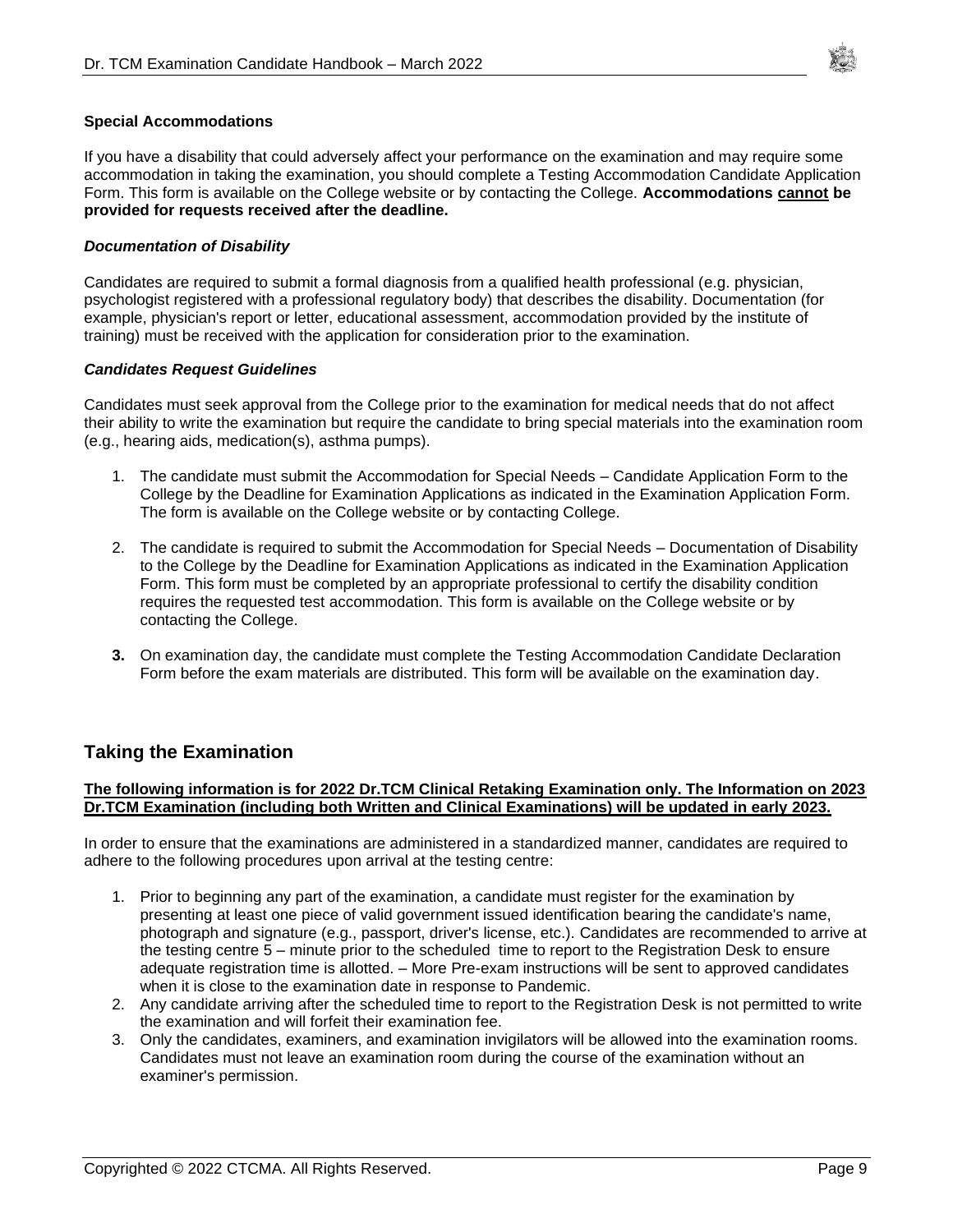- 4. Candidates requesting a washroom break during the examination will be escorted. Extra time to complete the examination will not be afforded to these candidates and the timer will not be paused.
- 5. Candidates must not convey information in any manner whatsoever to other candidates during and/or after the examination. Any questions or comments candidates may raise during the examinations must be directed to an examiner or examination invigilator.
- 6. In the event you have feedback regarding the content of the written examination, candidates are allowed to use the online notes feature (clipboard icon) to submit this here. Your proctors will not provide advice or assistance with any aspect of content in the assessment.
- 7. Upon completing the clinical examinations, candidates must hand in their examination booklets, answer sheets, and all notes they made during the examination to an examiner or examination invigilator.
- 8. Candidates are not allowed to bring any notes, books or other reference materials into the examination rooms. No electronic devices of any kind are permitted. No electronic or paper medical or technical dictionaries are permitted.
- 9. No food or drinks (except clear water/juice bottle with no labels) are allowed in the examination room, unless a medical report is submitted at time of application.

### <span id="page-9-0"></span>**Confidentiality and Security of Test Materials**

Security precautions eliminate unfair advantages among the candidates and avoid the high human/financial costs of replacing examination materials. That is why the strictest security measures are taken to protect the content of the examination before, during and after the examination.

All examination materials are protected by copyright. The College takes strict security measures to protect examination materials during all phases of development and administration including: development and review of material; reproduction, transportation and disposal of materials; and administration of material to candidates.

#### <span id="page-9-1"></span>**Code of Conduct**

Candidates are subject to the Rules of Conduct as described below. Candidates who contravene the Rules of Conduct may be denied participation, may have results invalidated and/or may be denied registration. Each candidate, by the act of participating in a Dr.TCM Examination, agrees to the following Code of Conduct:

- 1. Candidates acknowledge that the examination and the items therein are the exclusive property of the College.
- 2. Candidates acknowledge that they CANNOT remove any part of the examination from the test site, nor can they give or receive assistance from another candidate during the examination.
- 3. Candidates acknowledge that their participation in any act of cheating, as described below, may be sufficient cause for the College to terminate their participation, to invalidate the results of their examination, or to take any other necessary action.
- 4. Cheating refers to any act or omission by a candidate that could affect the result of that candidate, another candidate, or a potential future candidate. These acts include:
	- a) non-eligible individuals posing as eligible candidates;
	- b) bringing study or reference materials to the test area;
	- c) giving or receiving assistance to or from another candidate during the examination;
	- d) removing or attempting to remove examination material by any means, electronic or otherwise, from the testing site;
	- e) receiving or giving information about the written component or the clinical component either BEFORE OR AFTER the examination. For example, releasing information about questions such as diagnosis, or tasks and activities involved in the examination. Note: this includes discussing examination items or other information about the examination with examiners or other candidates after the examinations.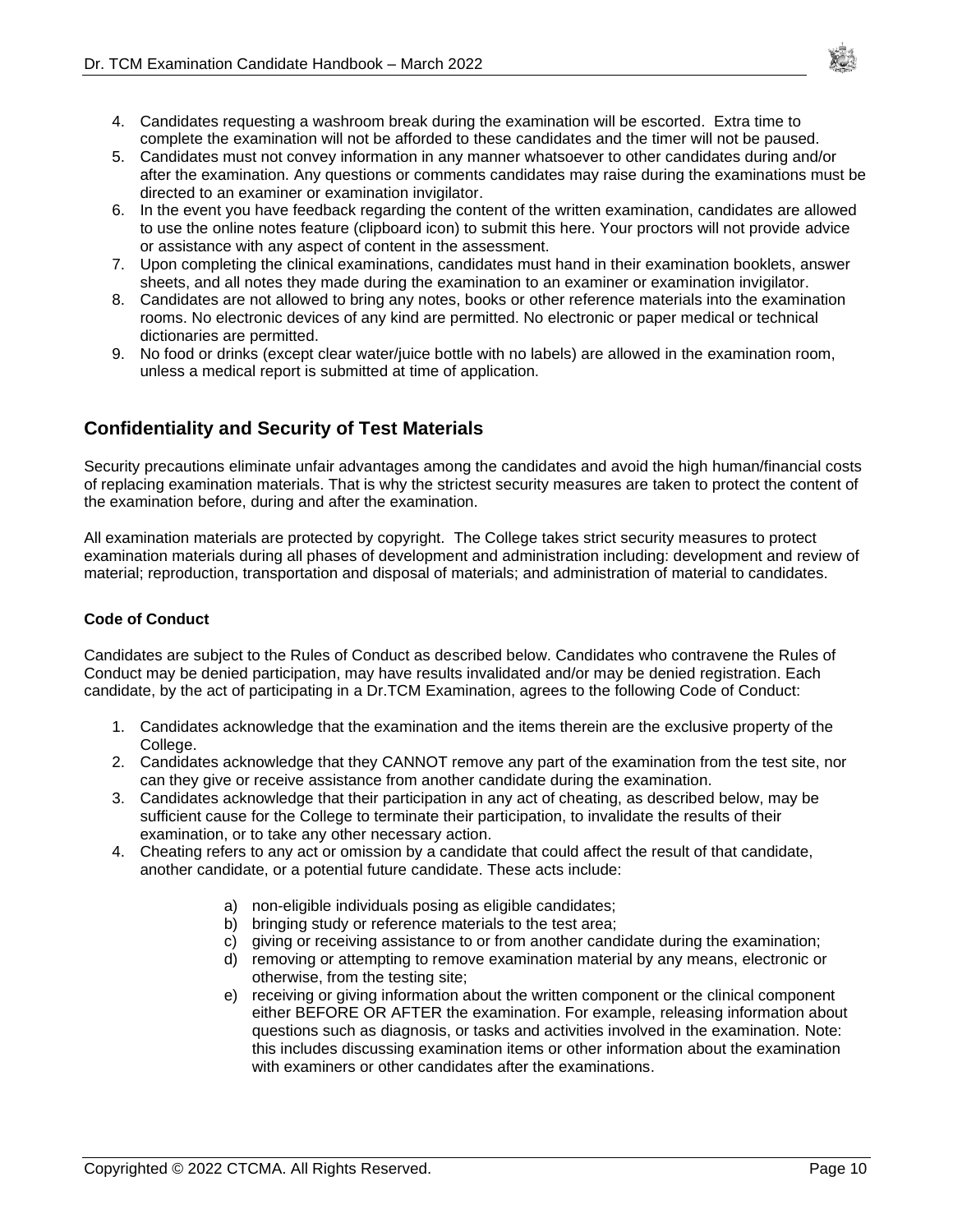

### <span id="page-10-1"></span><span id="page-10-0"></span>**Additional Information**

#### **Important Notice on Registration Requirements**

Applicants for full registration must be authorized under the laws of Canada to work in Canada as per College Bylaws Section 48. This is not a requirement for examination applications but is mandatory for those who pass the examination and are ready to apply for registration.

As of February 1, 2016, the College only recognize:

- Private non-degree-granting institutions in British Columbia that are accredited by the Private Training Institutions Branch ("PTIB") or have a designation certificate issued under the Private Training Act.
- Public institutions that have approval or designation to grant credentials under the University Act or the College and Institute Act. Degree granting education programs must be approved by the provincial government's Degree Quality Assessment Board ("DQAB"), as meeting the statutory requirements under the Degree Authorization Act.

All applicants must complete the basic education or training program for registration as an acupuncturist or for registration as a traditional Chinese herbalist within five consecutive years effective September 1, 2009.

Applicants are only eligible to apply for full registration when both written and clinical examination results are valid. Please refer to the Registration section of the College website for full current details.

#### <span id="page-10-2"></span>**Limitations**

The College cannot advise or provide detail on matters under the jurisdiction of other institutions or governments, such as:

- Federal and provincial statutes, regulations and policies governing TCM/Acupuncture registration;
- facilities available for general or specialized experience;
- training or employment opportunities;
- reciprocity between TCM regulation bodies within or outside Canada;
- the conditions imposed by the Government of Canada for immigration;
- scholarships or funding.

#### <span id="page-10-3"></span>**Limits of Liability**

While the College takes reasonable steps to ensure the accuracy and completeness of information, resources and reports, the College is not responsible for damages in the event of errors or omissions. The College is not responsible for impacts of a personal, professional or financial nature. This includes such impacts as loss of income, loss of salary and/or expenses incurred by an employer, a contractor or a candidate. It is the responsibility of each candidate in registering for the examination to have read and understood the limits of liability. Further it is the candidate's responsibility to advise those interested parties (e.g., employers) about the limits of liability. By participating in the examination, each candidate agrees that he or she shall take no action or other proceeding against the College or any of its officers, employees or agents for an act done in good faith or for any neglect or default related to the Pan-Canadian Entry-Level Examinations.

#### <span id="page-10-4"></span>**Financial Assistance**

The College does not offer financial assistance or information on possible sources of financial assistance. The College cannot waive or alter examination fees except as noted elsewhere in this Application Guide.

The College is a non-profit organization. The funds necessary for the administration of the Examinations come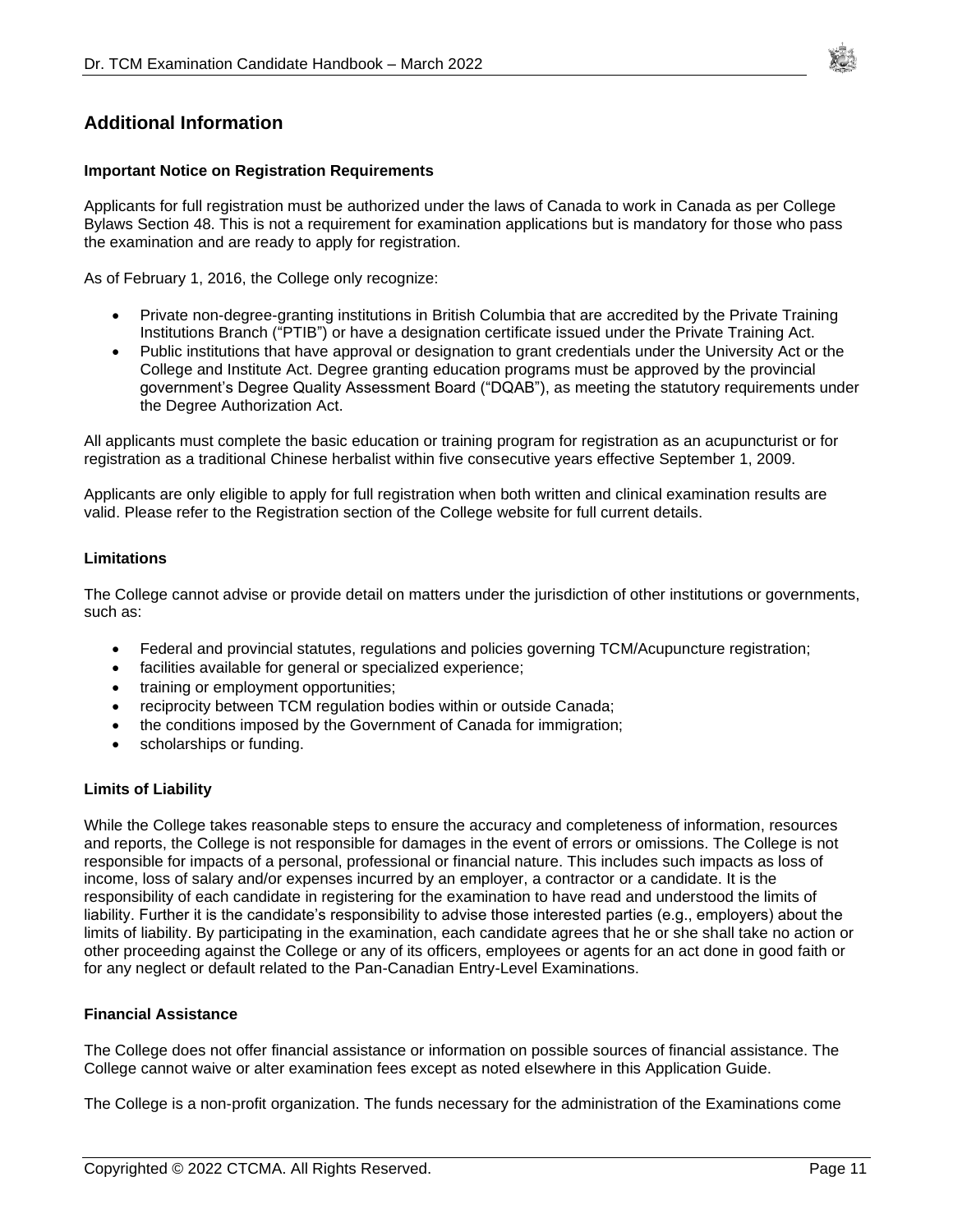

<span id="page-11-0"></span>from the fees paid for the examination by the candidates who take the examination.

#### **Research**

The College conducts research using non-identifying examination data, and may also provide this data to external researchers. By signing the application form, candidates consent to the use of non-identifying data for research purposes.

#### <span id="page-11-1"></span>**Privacy Policy**

The College is committed to collecting, using and disclosing the personal information of its examination candidates responsibly and only to the extent necessary to provide effective services. The College is also committed to being transparent about how personal information of candidates is handled.

By applying for the examination, candidates authorize the College to collect the personal information provided in the application form and to use that personal information for the purposes of processing the application for the purposes of registration under the *Health Professions Act*, RSBC 1996, c. 183 and candidates consent to the disclosure of that personal information to Yardstick Software Inc ("Yardstick") for the purposes of administrating the examination, processing the examination results and providing information regarding the examination results back to the College.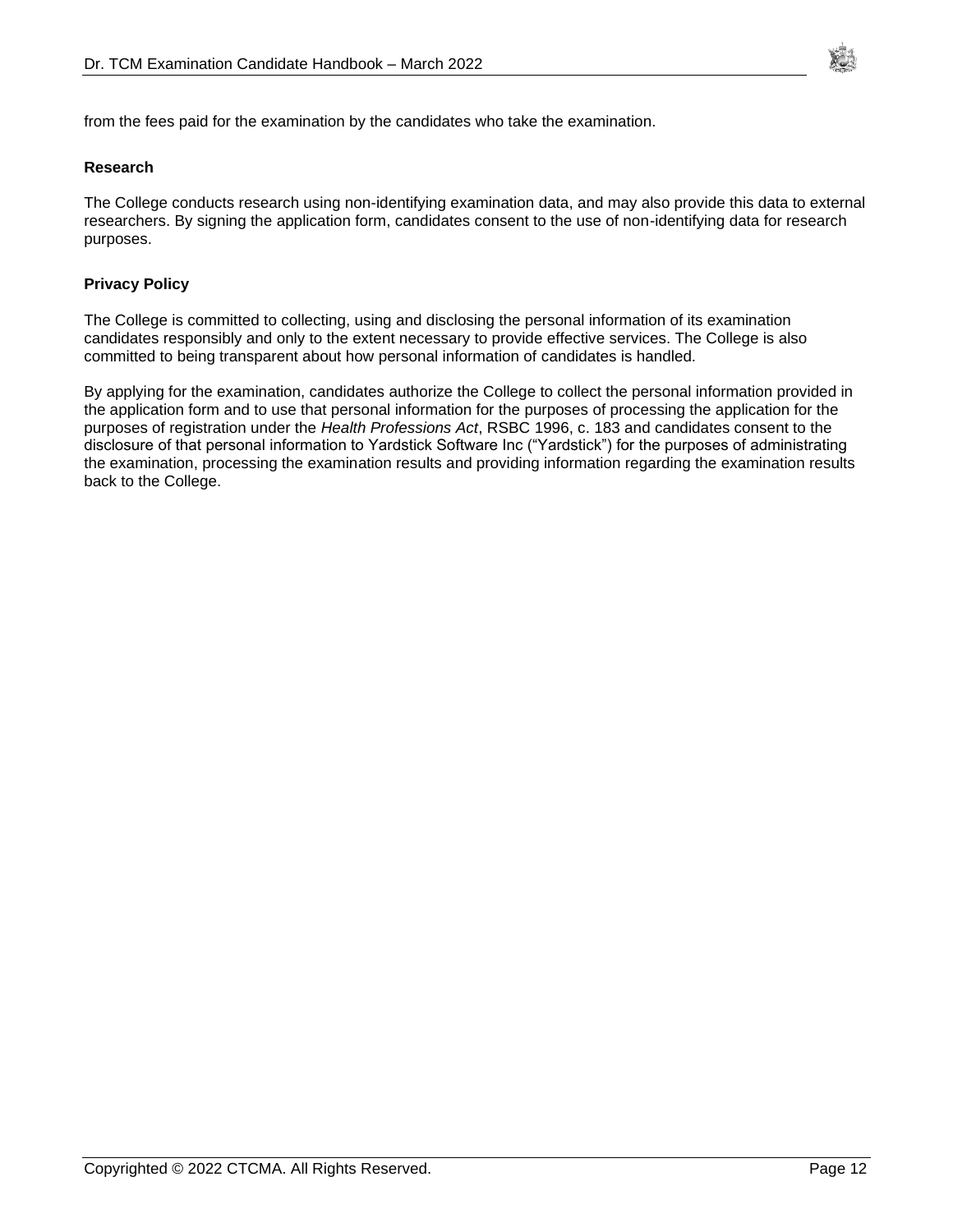

### <span id="page-12-0"></span>**Appendix A – Sample Questions for the Written Examination**

Which one of the following symptoms is the most useful for diagnosing left heart insufficiency? 下列哪项症状对诊断左心功能不全最有帮助?

- A. progressive shortness of breath 进行性气短
- B. exertional dyspnea 劳力性呼吸困难
- C. paroxysmal night dyspnea 阵发性夜间呼吸困难
- D. orthopnea 端坐呼吸

(Answer: C)

A 35-year-old female has had a sore throat for 5 days which is getting progressively worse. She has difficulty swallowing and a high fever. She is thirsty, constipated and her urine is yellow. Her tongue is red with a yellow coating. Her pulse is rapid and forceful. Which of the following herbal combination would be the best choice to treat this patient?

一位 35 岁的女性患咽喉疼痛 5 天,进行性加重,吞咽困难,伴高热,口渴,便结,尿黄,舌红苔黄,脉红数。下 列哪一组中药是治疗这个病人的最佳选择?

- A. Sheng Di Huang, Xuan Shen, Mai Men Dong, Chuan Bei Mu, Zhi Mu, Bai Shao Yao 生地黄、玄参、麦冬、川贝母、知母、白芍药
- B. Huang Qin, Lian Qiao, Zhi Zi, Niu Bang Zi, Da Huang, Gan Cao 黄芩、连翘、栀子、牛蒡子、大黄、甘草
- C. Ban Xia, Hou Po, Fu Ling, Zi Su Ye, Sheng Jiang 半夏、厚朴、茯苓、紫苏叶、生姜
- D. Shi Gao, Zhi Mu, Gan Cao, Geng Mi 石膏、知母、甘草、梗米

(Answer: B)

Which one of the following meridians does **NOT** travel through the throat? 下列那个经脉不直接循入咽喉?

- A. Foot Taiyin Spleen meridian 足太阴脾经
- B. Foot Shaoyang Gall Bladder meridian 足少阳胆经
- C. Foot Taiyang Bladder meridian 足太阳膀胱经
- D. Foot Yangming Stomach meridian 足阳明胃经

(Answer: C)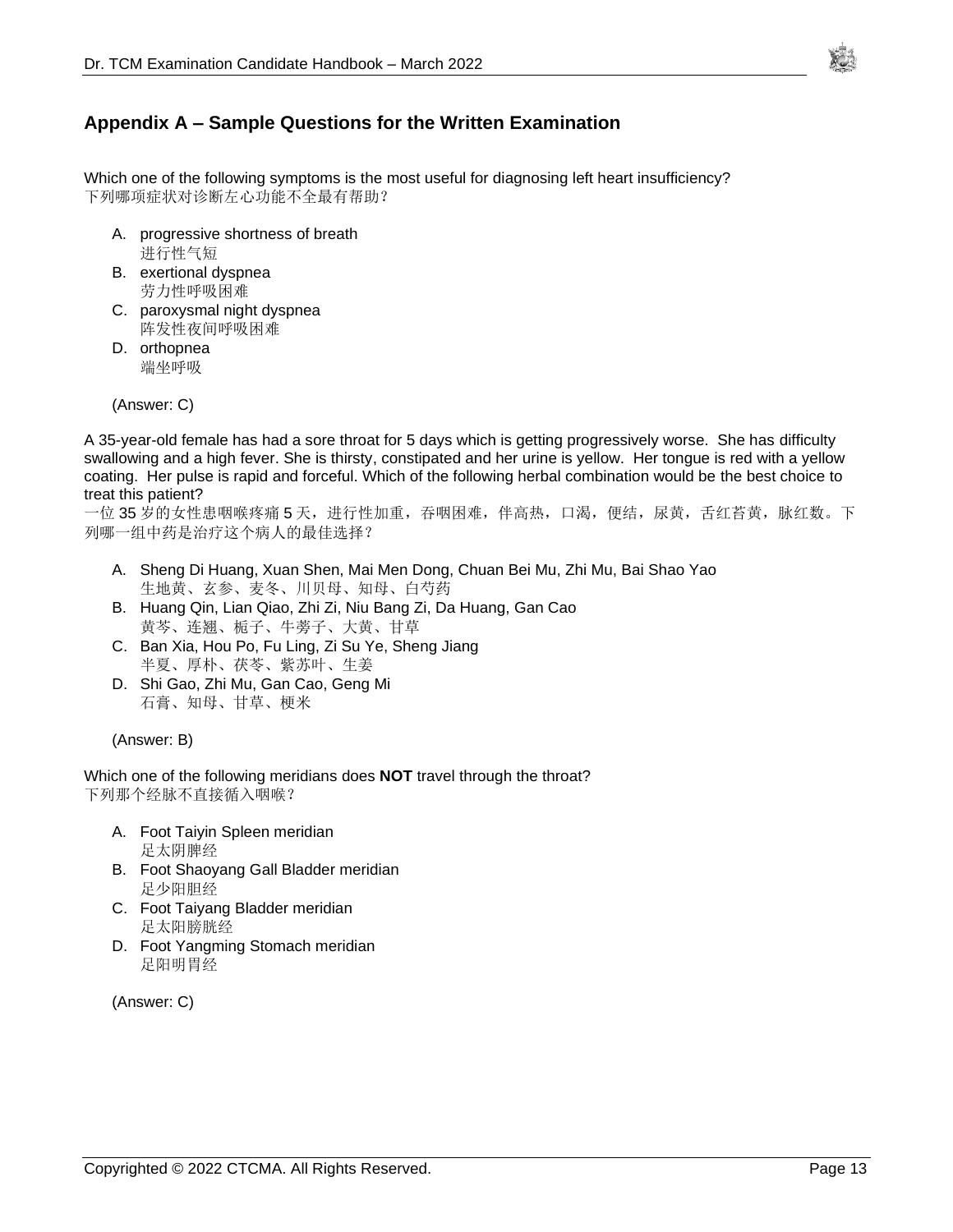

### <span id="page-13-0"></span>**Appendix B – Instructions to Candidate & Sample Case for the Clinical Examination**

Please note that the format of the examination questions will have some variance.

-For each case, the candidate will be provided with initial information about the patient. He/she will then be required to investigate and assess the patient as well as make TCM diagnosis and treatment plan and any recommendations to the patient.

#### **Instructions to Candidate**

At this station, the candidate will assess a patient he/she is meeting for the first time. This station is composed of Section A and Section B.

#### **Section A: (30 minutes)**

- 1. The candidate will be provided with the general information of the standard patient.
- 2. The candidate will then be required to collect information using "Four Inspections". The candidate performs interview of the standard patient. The candidate should let the model and the examiners know the intention to perform observation, auscultation, olfaction, and palpation by verbalizing the assessment procedure(s) he/she wishes to do.
- 3. The candidate takes notes during this Section in order to use the information to complete Section B of this case.

#### **Section B: (40 minutes)**

The candidate will use the notes taken from Section A in order to complete Section B. Section B requires a written response under each heading, which together will form an initial patient record. Your writing must be legible; illegible writing will be disregarded.

- 1. A sample of a completed patient record can be found on the following pages. In this section, the candidate is required to document the patient's visit and record the information on the examination sheet including: the patient's chief complaints, present illness, past medical history, family history, demographic and occupational history, sexual history, observation, auscultation and olfaction, palpation, and other physical examinations obtained during Section A.
- 2. Under the "Diagnosis", the candidate needs to clearly identify:
	- The primary TCM disease diagnosis and the pattern diagnoses
	- The impressions of Western Medical Condition(s)
- 3. Choose the appropriate treatment principles according to the TCM pattern diagnoses.
- 4. Write a Chinese herbal prescription (the dosage of each individual herb included) and an acupuncture prescription. The herbal prescription is marked by its appropriateness to address the treatment principles. You are required to provide special instructions to the patient for decocting the prescribed herbal formula and for safe usage of the formula. The accuracy, clarity, completeness, and comprehensiveness of information provided on the written herbal prescription is also marked. You are asked to justify the selection of the herbal formula and/or some herbs in the formula.
- 5. Provide the patient with written suggestions/instructions to assist in his/her treatment, recovery or prevention of the illness. Make sure to list specific examples of foods when making dietary recommendations. For example, rather than "eat warm foods", you could write "include warm foods like ginger, cinnamon…" If you recommend exercise or stress management, offers specific types of recommended exercises or stress management offerings, e.g. walk leisurely for 20-30 minutes in the evening, take restorative type yoga classes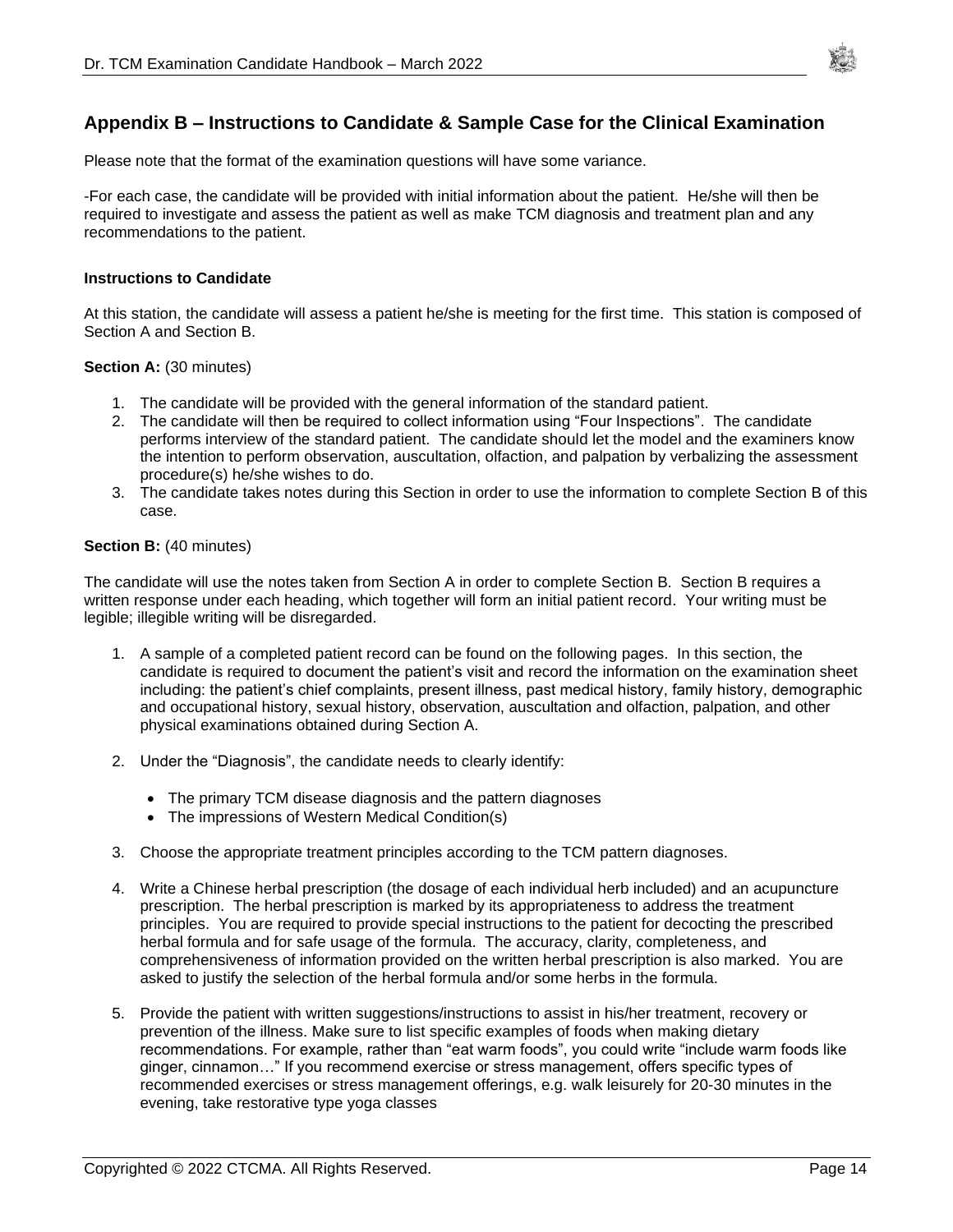

### **General Information: (Given to candidate)**

Last name: Ellinger First name: Jennifer Middle name: n/a Date of Birth: 1957-11-28 Home address: 123-45th Avenue City/Province/Country: Vancouver, BC, Canada Postal Code: V5T 3E2 Tel (Residence): (604)-123-4567 Tel (Business): (604)-234-7890 Marital Status: Divorced Occupation: Teacher Date of 1st visit: February 1, 2020 Emergency Contact Name and Phone Number: David Ellinger (604)-555-5555

### **Documenting comprehensive history, assessment and treatment information after Conducting Four Examinations**

## **\_\_\_\_\_\_\_\_\_\_\_\_\_\_\_\_\_\_\_\_\_\_\_\_\_\_\_\_\_\_\_\_\_\_\_\_\_\_\_\_\_\_\_\_\_\_\_\_\_\_\_\_\_\_\_\_\_\_\_\_\_\_\_\_\_\_\_\_\_\_\_\_\_\_\_\_\_\_\_\_ Chief Complaints**

• Intermittent stomach pain for more than 10 years and become worse in the recent 2 weeks.

### **Present Illness**

For more than 10 years, this patient has been suffering from intermittent epigastric pain accompanied with belching, distention of upper abdomen, fullness in the chest, poor appetite and loose stools. Two weeks ago, she had an argument with her co-workers, and her symptoms have been worsened since. The pain is more severe after eating and usually lasts about a half an hour after meals. The characteristics of pain is dull, and moves in the abdomen, and the pain can be alleviated by heat and pressure. She often vomits shortly after eating, her stools are loose and sticky. She is thirsty but dislikes drinking cold fluids and has a bitter taste in her mouth. She also complains of being irritable, and easily angered, anxiousness, and tiredness, She experiences headaches and poor sleep which she has trouble getting into sleep and dream disturbed sleep.

### **Past Medical History**

- Has had high blood pressure for the last 5 years
- Blood pressure controlled by anti-hypertension medication
- Drinking coffee and/or milk, and eating potatoes often triggers migraine headaches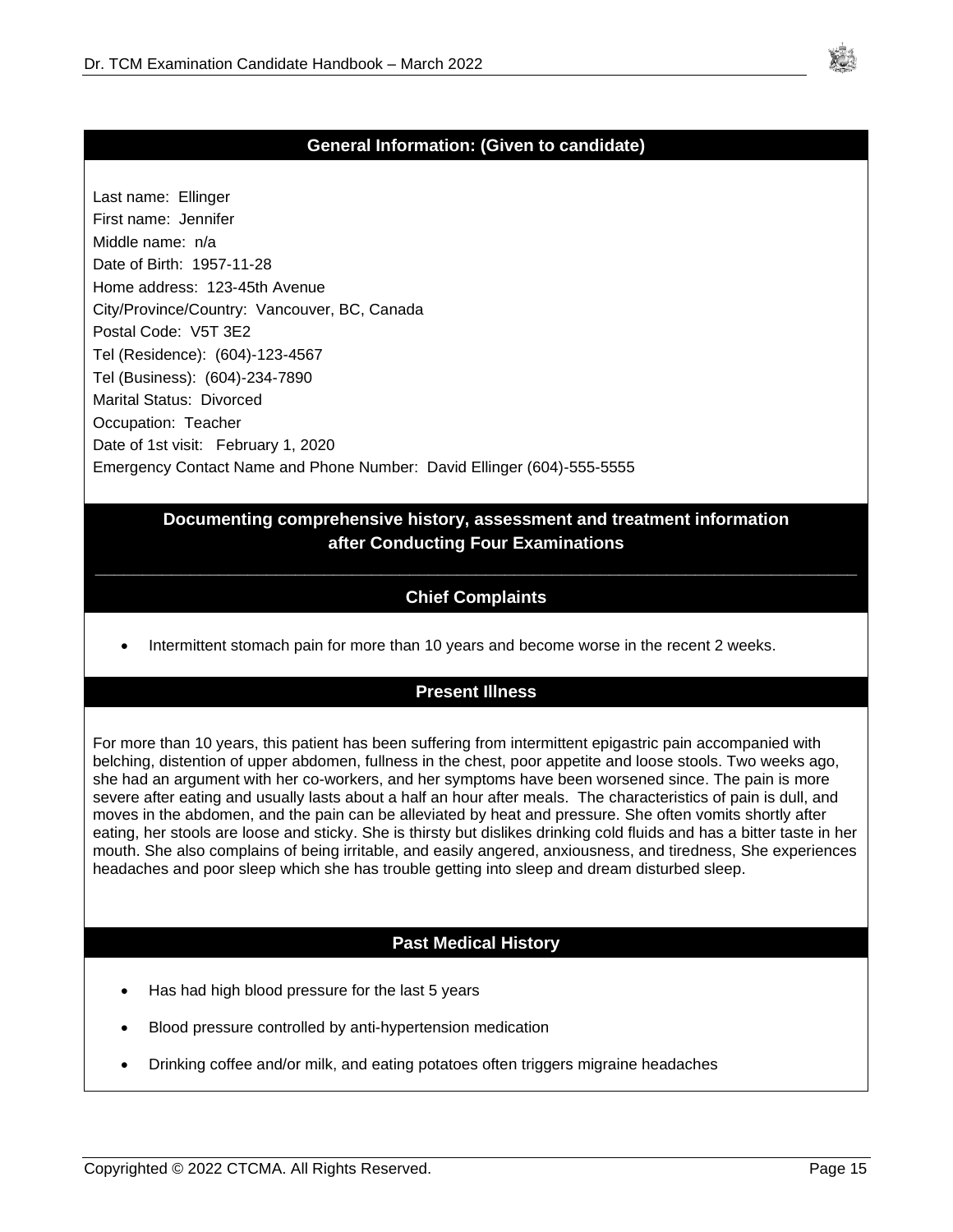

- Suffers from depression since divorce 8 years ago and has been taking anti-depressants for the past 7 years
- Drugs taken: ACE inhibitors (anti-hypertension drug) for the last 5 years
- Phenelzine (anti-depressant, Nardil) for the last 7 years
- Not currently taking any other supplements, vitamins and/or TCM formulas

### **Family History**

- Has no siblings
- No family history of diabetes, cancer, and/or neurological diseases

#### **Father**

- Primary hypertension, Coronary Heart Disease
- Died as a result of a stroke at age 58

#### **Mother**

- **Chronic Colitis**
- Died as a result of a heart attack at age 64

### **General Health Information**

#### **Social Status**

• Single mother

#### **Diet Habits**

- Alcohol Consumption (beer, wine and/or hard liquor): One glass/day
- Craves sweets
- Eats fast food

#### **Lifestyle**

- Smokes cigarettes, one pack/day
- Little exercise

### **Demographic and Occupational History**

#### **Age**: 47

#### **Education**: University degree

**Occupation**: High School Teacher for the past 20 years, and she finds it very stressful. Divorced from husband 8 years. She lives with 3 teenage daughters and is struggling financially. She hasn't re-married and is having difficulty letting go of the past.

### **Sexual History, Menstruation History, and Pregnancy and Delivery History**

- Menstrual cycle: 28/4, regular
- Onset of menarche at age 14
- Prior to menstruation, she feels anxious and experiences lower abdominal cramping
- Period is fresh and red in color, with some blood clots
- To her knowledge, has not had any STD's (Sexually Transmitted Diseases)
- Used oral contraceptives many years ago, for approximately 4 years

#### **Observations**

- Red eyes
- A lack of vitality
- Face is red
- Tongue is red with teeth marks and a thin yellow coating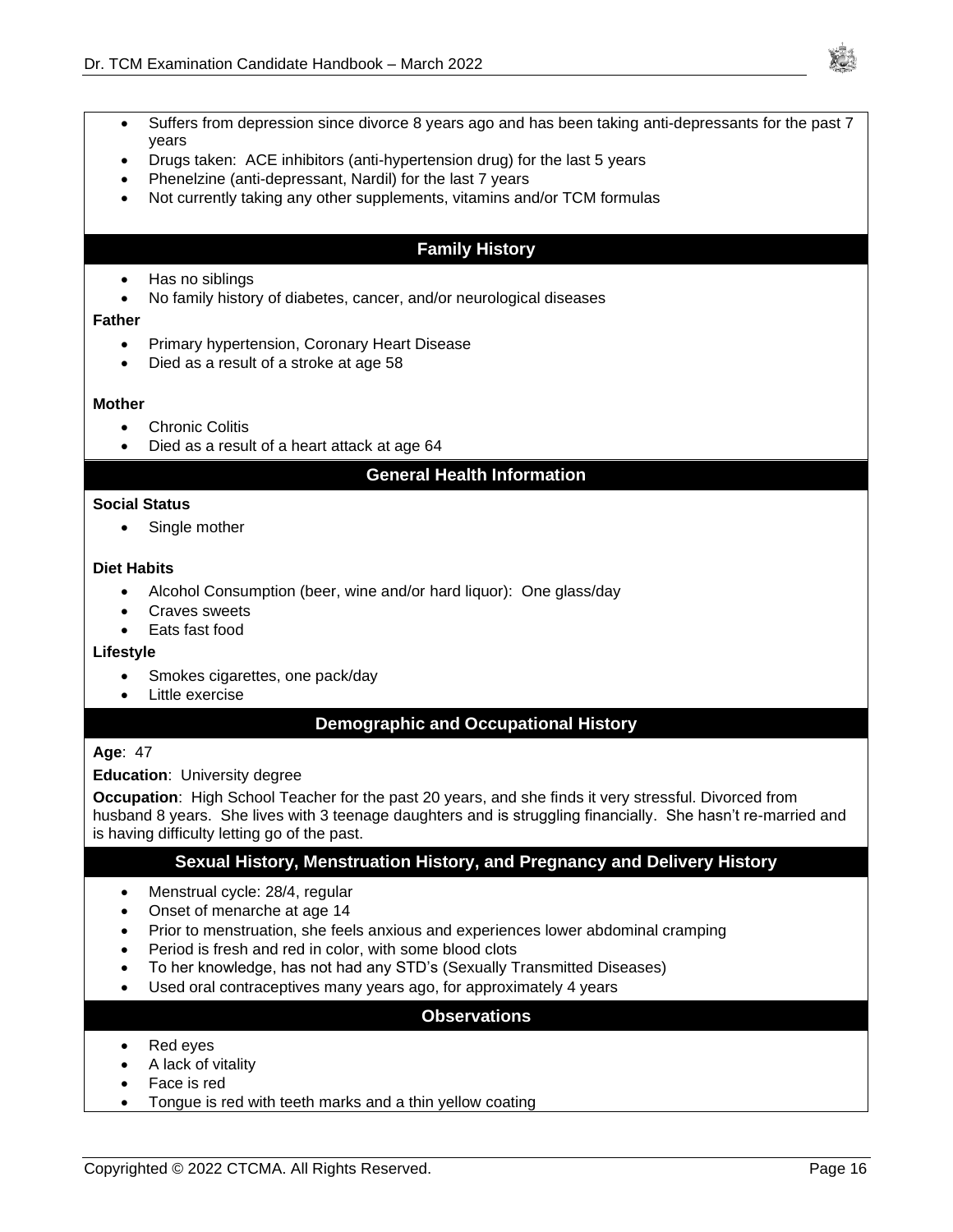

|                                   | Painful facial expression                                                                                                                                                                                                               |  |  |
|-----------------------------------|-----------------------------------------------------------------------------------------------------------------------------------------------------------------------------------------------------------------------------------------|--|--|
| <b>Auscultation and Olfaction</b> |                                                                                                                                                                                                                                         |  |  |
| ٠                                 | Strong body odour<br>A foul odour combined with cigarette smell was noted as coming from patient's mouth<br>Hiccups occasionally                                                                                                        |  |  |
|                                   | <b>Palpation</b>                                                                                                                                                                                                                        |  |  |
|                                   | Pulse: wiry, thready and rapid<br>Body: Murphy's sign negative, abdominal wall appears soft, with no tenderness or rebounding pain<br><b>Other Examinations</b>                                                                         |  |  |
|                                   | B/P: 150/90 mmHg<br>Other blood tests (TSH, WBC, RBC) and urine tests are normal                                                                                                                                                        |  |  |
|                                   | <b>Diagnosis</b>                                                                                                                                                                                                                        |  |  |
| 1.                                | Primary TCM disease diagnosis: Stomach pain<br>TCM pattern diagnoses: Liver Qi Stagnation transform into Heat affecting Stomach, Deficiency Cold in<br>the Spleen and Stomach<br>2. Western Medicine Impression of the Chief Complaint: |  |  |
|                                   | <b>Chronic Gastritis</b>                                                                                                                                                                                                                |  |  |
|                                   |                                                                                                                                                                                                                                         |  |  |
| 1.<br>2.                          | <b>Treatment Principle</b><br>Soothe Liver Qi, clear Heat and harmonize Stomach<br>Warm the Middle-Jiao and strengthen Spleen                                                                                                           |  |  |
|                                   | <b>Herbal Prescription</b>                                                                                                                                                                                                              |  |  |
|                                   | Practitioner's Name: XXX XXXXX (CTCMA #)<br>Practitioner's Address: XXX XXXXXX, BC V0A 1A1<br>Practitioner's Telephone: (604) xxx-xxxx                                                                                                  |  |  |
|                                   | First name: Jennifer<br>Patient's Name: Last name: Ellinger                                                                                                                                                                             |  |  |
|                                   | Prescription's Date: February 1, 2020                                                                                                                                                                                                   |  |  |
|                                   |                                                                                                                                                                                                                                         |  |  |
|                                   | Herbal Prescription: Dan Zhi Xiao Yao San and Si Jun Zi Tang Modification                                                                                                                                                               |  |  |
| Chai Hu 4.5g                      |                                                                                                                                                                                                                                         |  |  |
| Dang Gui 10g                      |                                                                                                                                                                                                                                         |  |  |
| Fu Ling 10g                       |                                                                                                                                                                                                                                         |  |  |
| Bai Shao 10g                      |                                                                                                                                                                                                                                         |  |  |
| Chai Hu 10g                       | Mu Dan Pi 10g                                                                                                                                                                                                                           |  |  |
| Zhi Zi 10g                        |                                                                                                                                                                                                                                         |  |  |
| Ren Shen 10g                      |                                                                                                                                                                                                                                         |  |  |
| Bai Zhu 2g                        |                                                                                                                                                                                                                                         |  |  |
| Mu Xiang 2g                       |                                                                                                                                                                                                                                         |  |  |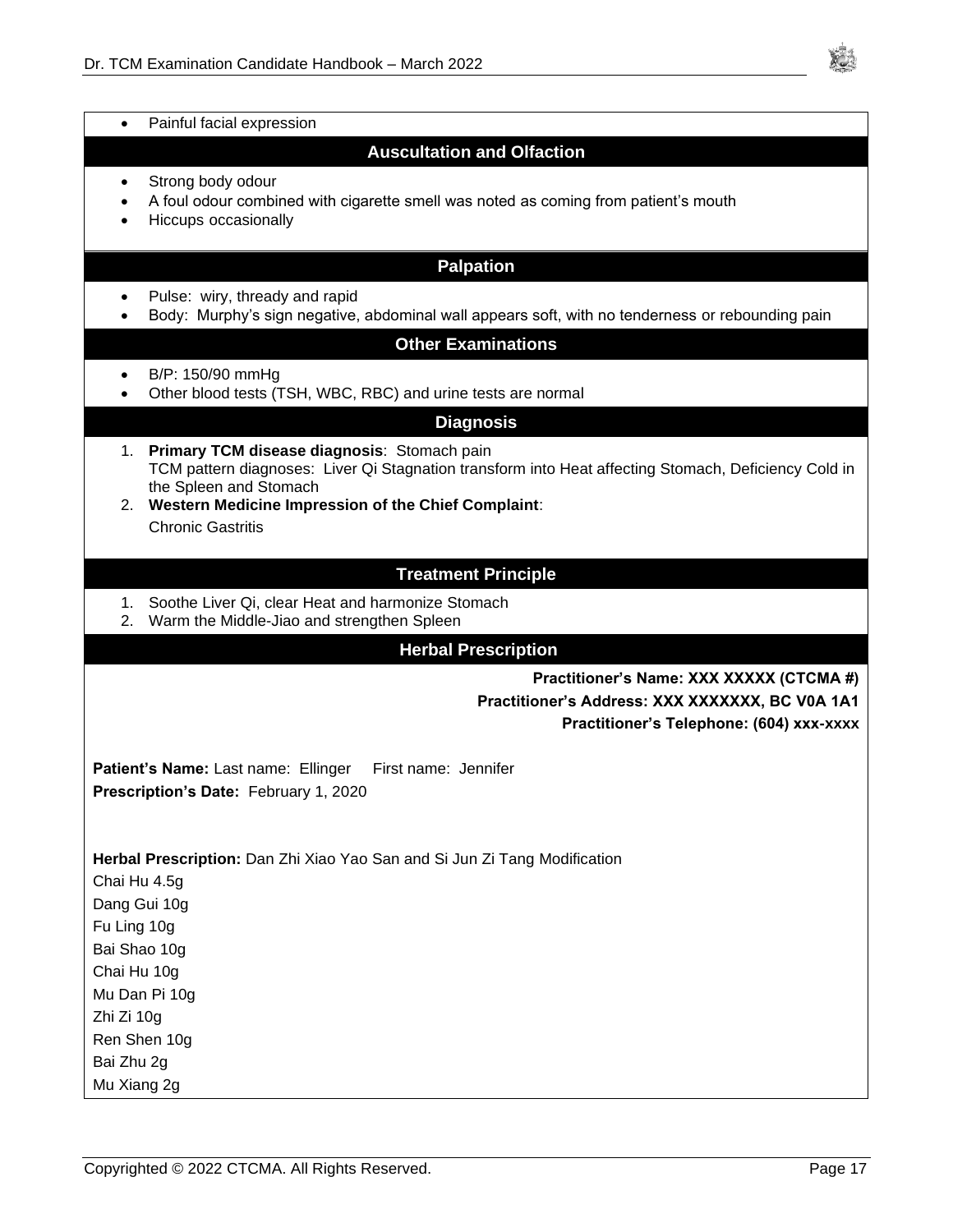

### Sha Ren 2g

Gan Cao 2g Bo He 2g (separately packaged) Dosage: Decoct to 1 cup per day Take prescription for 3 days. Return for follow-up visit in 3 days.

#### **Preparation Instructions**

Put two pieces of ginger into a pot with the other herbs before cooking. Add water in order to cover the surface of the herbs (approximately 3.5 cups of water). Soak herbs and ginger for 30 minutes before cooking. Cook for approximately 30 minutes, at maximum heat until it comes to a boil; once it is boiling, lower heat to medium. Add Bo He and let stand 3 minutes before finish cooking. Strain one cup of liquid from the herbs to drink.

#### **Precautions and Warnings**

Separate at least 2 hours from intake of other medications

Do not consume caffeinated drinks or alcohol while on this medication

Consult with practitioner further if catching a cold

Caution to take during pregnancy

Consult with practitioner further for herbal use if there is a change of western medications

#### **Brief Explanation of the Prescription**

Xiao Yao San (Rambling Powder) is a modification of two classic *Shang Han Lun* formulae, Si Ni San (Frigid Extremities Powder) and Dang Gui Shao Yao San (Tangkuei and Peony Formula) to ease liver. The addition of Mu Dan Pi and Zhi Zi help clear Heat. Si Jun Zi Tang is added to reinforce the Spleen more. Mu Xiang, Sha Ren harmonize stomach to relieve pain.

### **Acupuncture or Tuina Prescription**

Zusanli (ST 36), Neiguan (PC 6), Gongsun (SP 4), Xingjian (LR 2), Zhongwan (CV 12) Using tonifying technique on ST 36, SP 4 & CV 12 Using reducing technique on LR 2

### **Suggestions on Diet and Lifestyle Modification**

#### **Diet Suggestions**

- a) stop drinking alcohol
- b) avoid spicy foods like hot peppers and cayenne and acidic foods like tomatoes, coffee, and citrus fruits

#### **Behavior Suggestions**

- a) quit smoking
- b) exercise regularly e.g. moderate exercise daily for 30 minutes to start with
- c) listen to relaxing music

#### **Other Suggestion(s)**

a) Consult a psychologist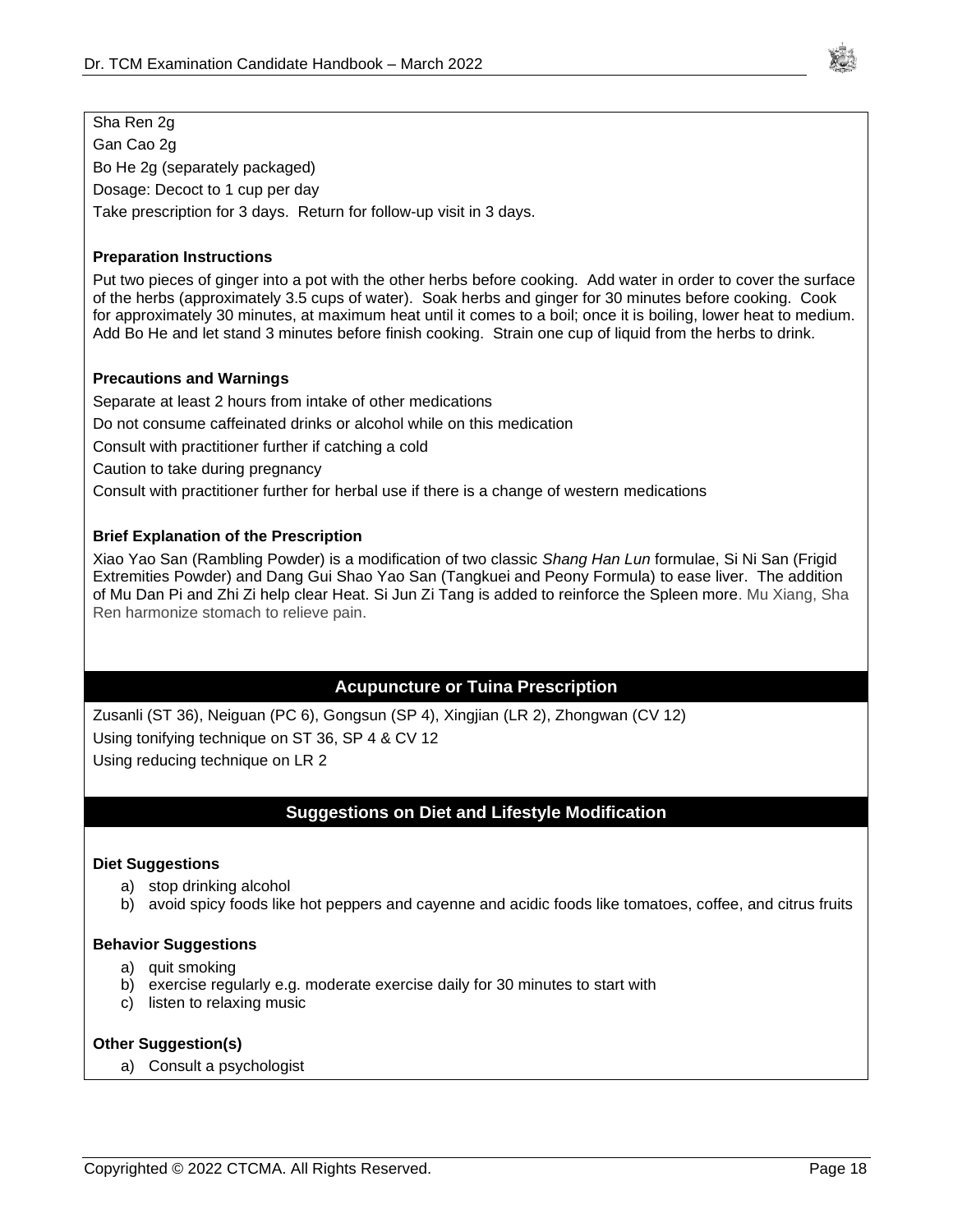### <span id="page-18-0"></span>**Appendix C – Suggested Reference Books**

#### **TCM Foundations and Diagnosis**

**Foundations of Chinese Medicine** (1987) by Giovanni Maciocia. Distributed by Churchill Livingstone, Robert Stevensen House, 1-7 Boxter Place, Leith Walk, Edinburgh, United Kingdom, EH1 3AF. ISBN: 0-443-03980-1

**Basic Theories of Traditional Chinese Medicine** by Hui He Yin. Published by Shanghai Science and technique Press, 1984. ISBN: 7-5323-0484-1

印會河主編,中醫基礎理論, 上海科技出版社, 1984. ISBN: 7-5323-0484-1

**Basic Theories of Traditional Chinese Medicine** by Academy Press (Xue Yuan). 中醫基礎理論(學苑出版社)

**Diagnosis in Chinese Medicine** – A Comprehensive Guide by Giovanni Maciocia, Published by Churchill Livingstone, 2004. ISBN: 0-443-06448-2

**Diagnostics o**f **Traditional Chinese Medicine** by Tie Tao Deng. Published by Shanghai Science and technique Press, 1984. ISBN: 7-5323-0222-9

鄧鐵濤主編,中醫診斷學, 上海科技出版社, 1984 ISBN: 7-5323-0222-9

**Diagnostics of Traditional Chinese Medicine** by Academy Press (Xue Yuan) 1998. ISBN 7-5077-1271-0

中醫診斷學(學苑出版社) ISBN 7-5077-1271-0

**Clinical Handbook of Internal Medicine (Vol. 1 & 2)** by Will MacLean & Jane Lyttleton. Published by University of Western Sydney, Australia. ISBN:1-875760-93-8 & 0-9579720-0-8

**The Practice of Chinese Medicine by Giovanni Maciocia.** Published by Churchill Livingstone. ISBN: 0-443-043051

**Traditional Chinese Internal Medicine** by Bo Yu Zhang. Published by Shanghai Science and technique Press, 1984. ISBN: 7-5323-0226-1

張伯臾主編,**中醫內科學**, 上海科技出版社, 1994. ISBN: 7-5323-0226-1

**Internal Medicine of TCM** by Wang Yue et. Published by Publishing House of Shanghai University of TCM. ISBN: 7-81010-660-0

**Traditional Chinese Internal Medicine b**y Academy Press (Xue Yuan)

**中醫內科學**(學苑出版社)

**Obstetrics & Gynecology in Chinese Medicine** by Giovanni Maciocia. Published by Butterworth-Heinemann. ISBN: 0-939616-28

**TCM Gynecology** by Yuan Kai Luo. Published by Shanghai Science and technique Press, 1984. ISBN: 7-5323-0493-0

羅元愷主編,中醫婦産科學, 上海科技出版社, 1994. ISBN: 7-5323-0493-0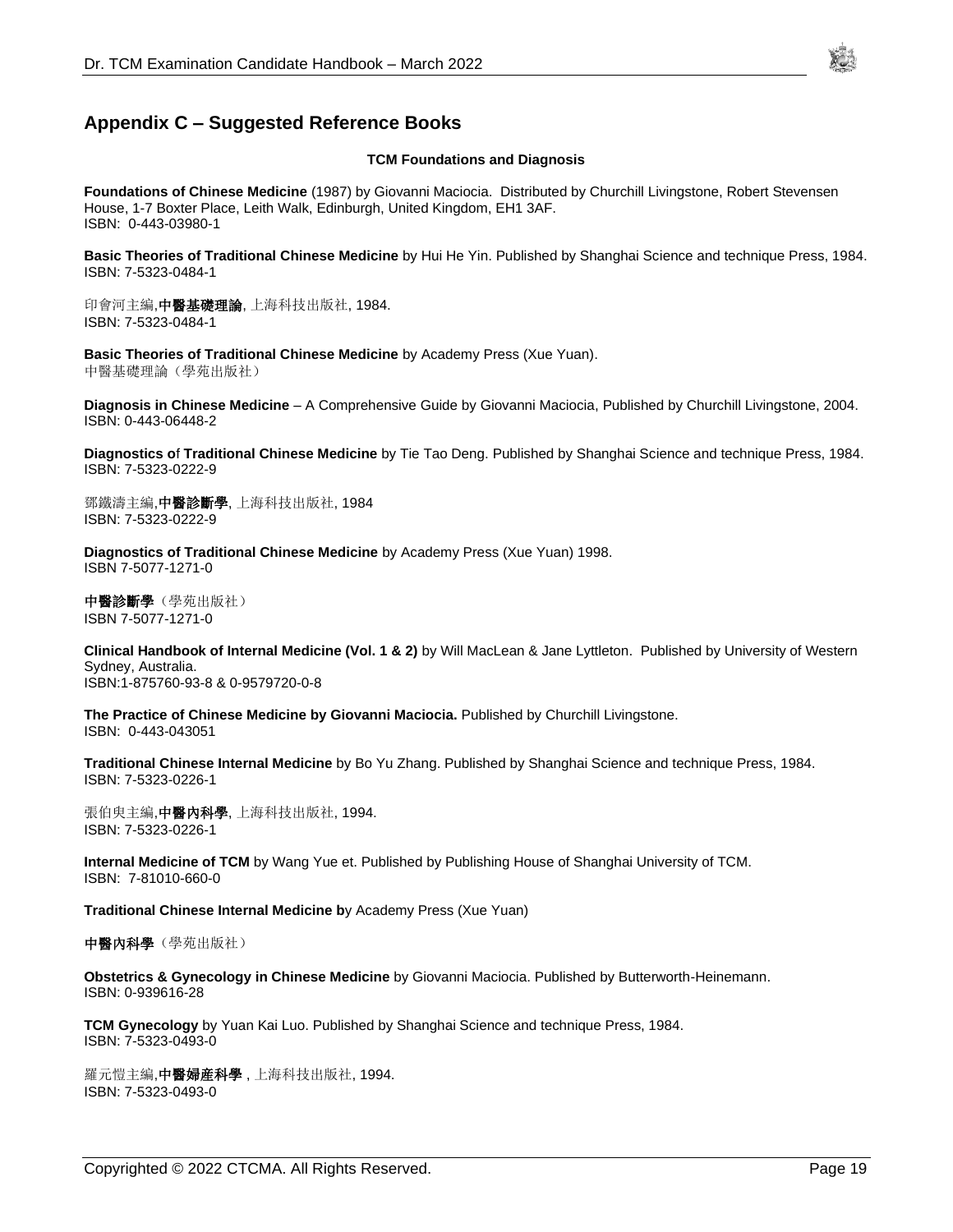

**Gynecology of TCM** by Tan Yong et. Published by Publishing House of Shanghai University of Traditional Chinese Medicine. ISBN: 7-81010-657-0

**Pediatrics of Traditional Chinese Medicine.** Published by Publishing House of Shanghai University of Traditional Chinese Medicine. ISBN: 7-81010-653-8

**TCM Pediatrics** by Yu Ren Jian. Published by Shanghai Science and technique Press, 1984. ISBN: 7-5323-0487-6

江育仁主編, 中醫兒科學, 上海科技出版社, 1994. ISBN: 7-5323-0487-6

**Traumatology & Orthopedics of Traditional Chinese Medicine** by Xiang Cai Xu et. Published by Publishing House of Shanghai University of Traditional Chinese Medicine. ISBN: 7-81010-656-2

**TCM Traumatology** by Ze Bo Cen. Published by Shanghai Science and technique Press, 1984. ISBN: 7-5323-0313-6

岑澤波主編, 中醫傷科學, 上海科技出版社, 1984 ISBN: 7-5323-0313-6

**Surgery of Traditional Chinese Medicine** by Xiang Cai Xu et. Published by Publishing House of Shanghai University of Traditional Chinese Medicine. ISBN: 7-81010-656-2

**TCM External Medicine** by Bo Kang Gu. Published by Shanghai Science and technique Press, 1984. ISBN: 7-5323-0490-6

顧伯康主編,中醫外科學, 上海科技出版社, 1984. ISBN: 7-5323-0490-6

**Ophthalmology & Otorhinolaryngology of Traditional Chinese Medicine**. Published by Publishing House of Shanghai University of Traditional Chinese Medicine. ISBN: 7-81010-655-4 & 7-81010-654-6

**TCM Ophthalmology** by Ping Zheng Liao. Published by Shanghai Science and technique Press, 1984. ISBN: 7-5323-0492-2/R ·131

廖品正主編, 中醫眼科學, 上海科技出版社 ISBN: 7-5323-0492-2/R ·131

**TCM Otolaryngology** by De Jiang Wang. Published by Shanghai Science and technique Press. ISBN: 7-5323-0486-8/R ·125K

王德監主編, **中醫耳鼻咽喉口腔科學**, 上海科技出版社, 1997. ISBN: 7-5323-0486-8/R ·125K

**Life Cultivation & Rehabilitation of Traditional Chinese Medicine** by Wang Xu Dong et. Published by Publishing House of Shanghai University of Traditional Chinese Medicine. ISBN: 7-81010-649-X

**TCM Preventative Medicine** by Yu Chuan Wang. Published by Shanghai Science and technique Press. ISBN: 7-5323-2706-X/R ·816

王玉川主編, **中醫養生學**, 上海科技出版社 ISBN: 7-5323-2706-X/R ·816

**TCM Emergenology** by Ji Xue Ren. Published by Shanghai Science and Technique Press, 1997. ISBN: 7-5323-4435-5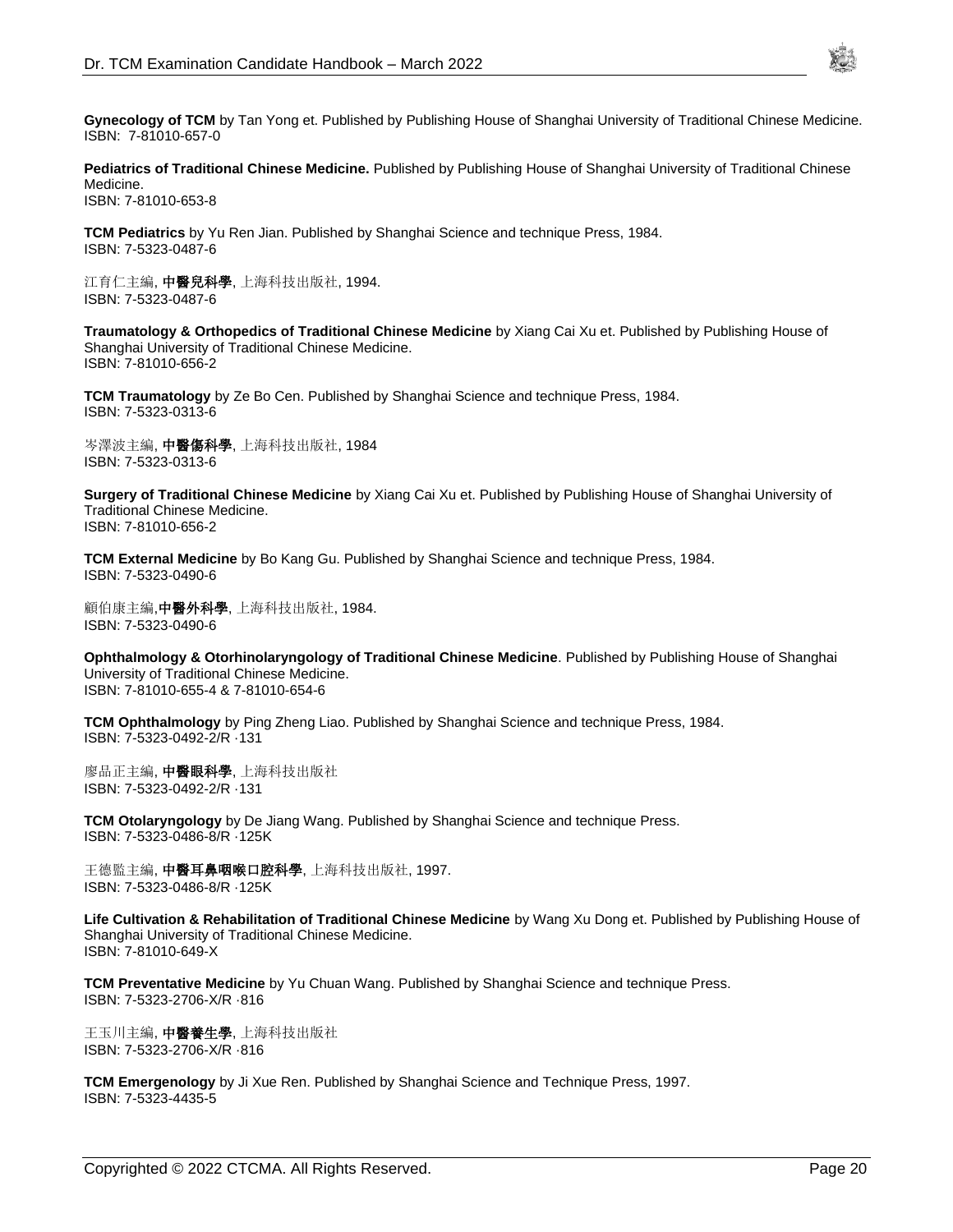

任繼學主編,中醫急診學, 上海科技出版社, 1997. ISBN: 7-5323-4435-5

#### **TCM Classics**

**The Medical Classic of the Yellow Emperor** translated by Ming Zhu. Published by Foreign Languages Press, 2001. ISBN: 7-119-02664 X

**Nei Jing Teaching Materials** by Shi De Chen. Published by Shanghai Science and technique Press, 1994. ISBN: 7-5323-0217-2

程士德主編, **內經講義**, 上海科技出版社, 1994. ISBN: 7-7532-0217-2

**Yellow Emperor's Canon Internal Medicine** by Bing Wang. Published by China Science and Technology Press. ISBN: 7-5046-2231-1

**The Yellow Emperor's Classic of Internal Medicine** by Ilza Veith. Published by University of California Press, Berkely, Los Angeles, California USA. ISBN:0-520-01296-8 (paperback), 0-520-02158-4 (hardcover)

**On Cold Damage** by Craig Mitchell. Published by Paradigm Publishing. ISBN: 0-91211-57-7

**Teaching Materials for Shang Han Lun** by Pei Shen Li. Published by Shanghai Science and technique Press, 1994. ISBN: 7-5323-0489-2/R ·128

李培生主編, 傷寒論講義, 上海科技出版社, 1994. ISBN: 7-5323-0489-2/R ·128

**Treatise on Febrile Diseases Caused by Cold (Shang Han Lun)** 傷寒論 by Zhong Jing Zhang. Published by New World Press

**Chinese-English Textbook Synopsis of Prescriptions of Golden Chamber** by Ruan Jiyuan et. Published by Shanghai Science & Technology Publishing Co. Sept 2003. ISBN: 7-5323-7032-1

**Jin Gui Yao Lue** by Ke Guang Li. Published by Shanghai Science and technique Press, 1994. ISBN: 7-5323-0303-9/R ·82K

李克光主編,金匱要略, 上海科技出版社 ISBN: 7-5323-0303-9/R ·82K

**Synopsis of Prescriptions of the Cold Chamber** 金匱要略方論 by Zhong Jing Zhang. Published by New World Press

**Warm Disease Theory – Wen Bing Xue** by Jian Min Wen & Carry Seifert. Published by Paradigm Publishing. ISBN: 0-91211-61-5

**Wen Bing Xue** by Shu Jiang Men. Published by Shanghai Science and technique Press, 1984. ISBN: 7-5323-0488-4/R·127

孟澍江主編, **溫病學**, 上海科技出版社, 1984. ISBN: 7-5323-0488-4/R·127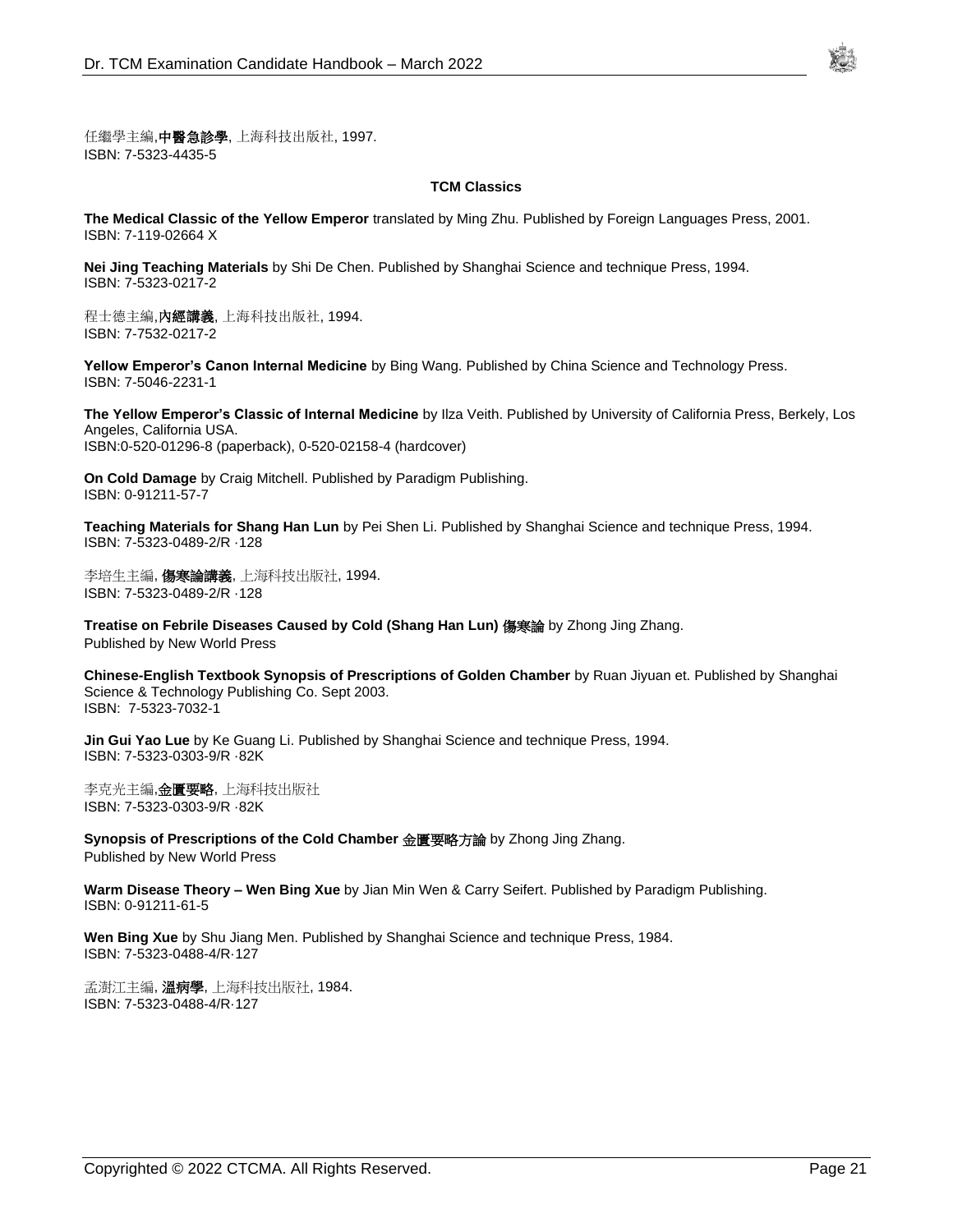

#### **Biomedicine**

**Anatomy & Development, Function, Clinical Correlations** by William J. Larsen. Published by W.B. Saunders. ISBN: 0721646468

**Anatomy of Normal Body** by Shu Hua Qu. Published by Shanghai Science and technique Press, 1984. ISBN: 7-5323-0509-0

邱樹華主編, **正常人體解剖學**, 上海科技出版社, 1984. ISBN: 7-5323-0509-0

**Anatomic Physiology** by Shu Hua Qu. Published by Shanghai Science and technique Press, 1984. ISBN: 7-5323-0224-5

邱樹華主編, 解剖生理學, 上海科技出版社, 1984. ISBN: 7-5323-0224-5

**Review for the MCCQUE (The Toronto Notes).** Toronto Notes Medical Publishing Inc. ISBN:0-9685928-4-8

**Pathology for the Health – Related Professions** (2nd Edition) by Ivan Damjanov. Published by W.B. Saunders Company, The Curtis Centre, Independence Square West, Philadelphia, Pennsylvania 19106 USA. ISBN: 0-7216-8118-2

**Medical Physiology,** Updated Edition by Walter F. Boron. Published by W.B. Saunders Company. ISBN: 141-6023283

**Physiology** by Guo Long Liu, Published by Shanghai Science and technique Press, 1984. ISBN: 7-5323-0508-2

劉國隆主編, **生理學**, 上海科技出版社, 1984. ISBN: 7-5323-0508-2

**Pathology** by Guo Long Liu, Published by Shanghai Science and technique Press, 1994. ISBN: 7-5323-3707-3

魏民主編, **病理學**, 上海科技出版社, 1994. ISBN: 7-5323-3707-3

**Review for the MCCQUE (The Toronto Notes).** Toronto Notes Medical Publishing Inc. ISBN:0-9685928-4-8 Guide to Physical Examination and History Taking (5<sup>th</sup> Edition) by Barbara Bates, MD. Published by Blue Poppy Press, 1775 Linden Avenue, Boulder, Colorado, USA, 80304. ISBN: 0-912111-13-5

**Differential Diagnosis for Primary Practice** by Jennifer R. Jamison. Published by Churchill Livingstone. ISBN: 0-443-06264-1

**Basic Knowledge of Diagnostics** by Chuan Hui Ye. Published by Shanghai Science and technique Press, 1998. ISBN: 7--5323-4103-8

葉傳蕙主編,**診斷學基礎** , 上海科技出版社, 1998. ISBN: 7-5323-4103-8

**Review for the MCCQUE (The Toronto Notes).** Toronto Notes Medical Publishing Inc. ISBN:0-9685928-4-8

**Microbiology** by T. Stuart Walker. Published by W.B. Saunders. ISBN:0-721-64641-7

**Microbiology** by Yu Zhen Zhang, Published by Shanghai Science and technique Press, 1984.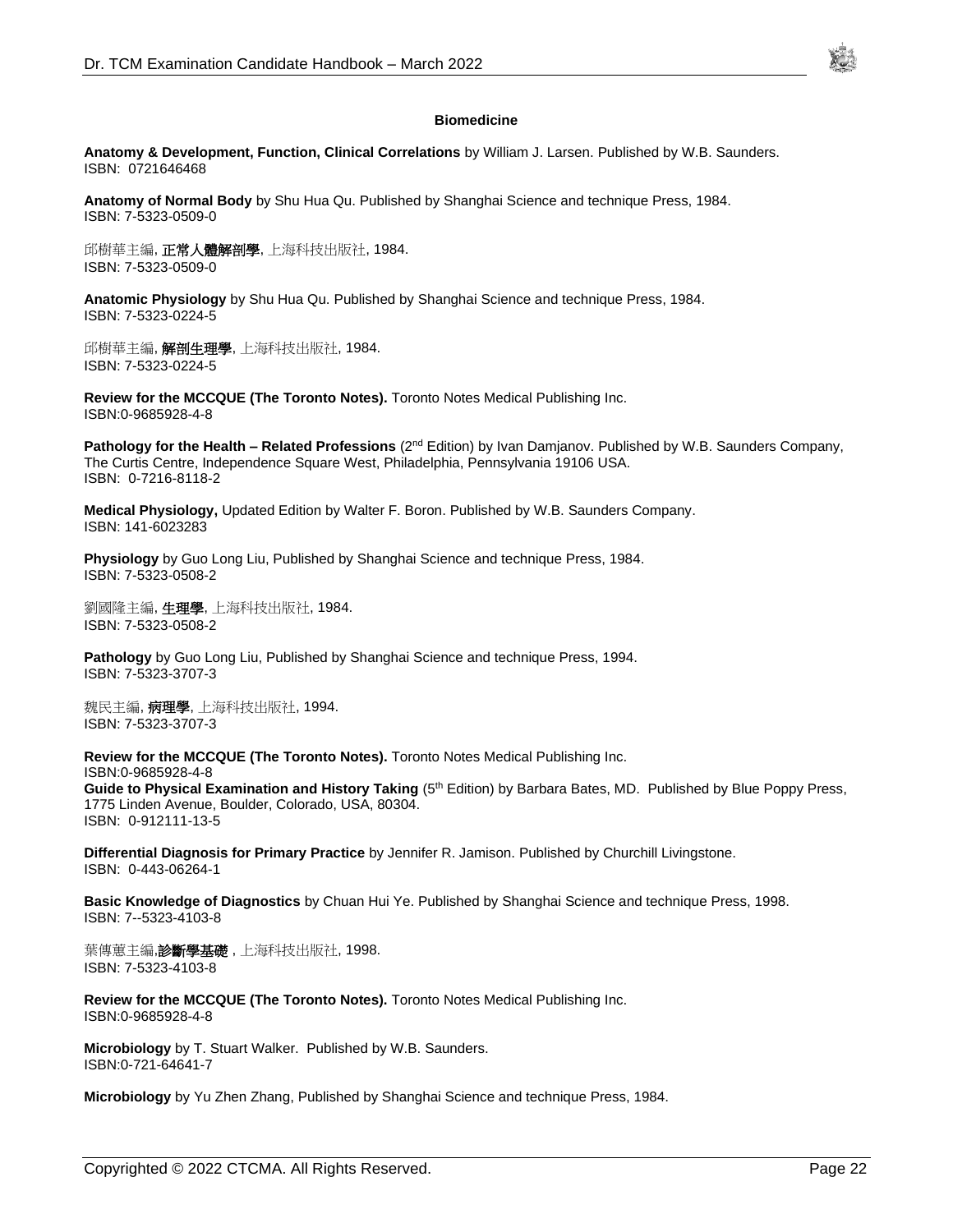

ISBN: 7-5323-0482-5

章育正主編, **微生物學**, 上海科技出版社, 1984. ISBN: 7-5323-0482-5

**Review for the MCCQUE (The Toronto Notes)**. Toronto Notes Medical Publishing Inc. ISBN:0-9685928-4-8

**Pharmacology** by George M. Brenner. Published by W.B. Saunders Company. The Curtis Centre, Independence Square West, Philadelphia, Pennsylvania 19106 USA. ISBN: 0-7216-7757-6

**Pharmacology** by Qin Mao Wang, Published by Shanghai Science and technique Press, 1984. ISBN: 7-5323-0227-1

王欽茂主編, **藥理學**,上海科技出版社, 1984. ISBN: 7-5323-0227-1

**Review for the MCCQUE (The Toronto Notes)**. Toronto Notes Medical Publishing Inc. ISBN:0-9685928-4-8

**Biochemistry** by Robert Roskoski. Published by W.B. Saunders Company. ISBN: 0-7216-5174-7

**Biochemistry** by Wei Kang Zhao, Published by Shanghai Science and technique Press, 1998. ISBN: 7-5323-0378-0

趙偉康主編, 生物化學, 上海科技出版社, 1998. ISBN: 7-5323-0378-0

**Review for the MCCQUE (The Toronto Notes).** Toronto Notes Medical Publishing Inc. ISBN:0-9685928-4-8

**Immunology for Medical Students (Updated Edition)**, by Roderick Nairn & Matthew Helbert. Published by Mosby Publishing Company. ISBN: 0-323-03576-0

**Basics of Immunology and Pathogenic Microbiology** by Li Qin Yang, Published by Traditional Chinese Medicine and Materia Medica Press, 1998. ISBN: 7-8015-6436-7

揚黎青主編, 免疫學基礎與病原生物學, 中醫藥出版社, ISBN: 7-8015-6436-7

**Review for the MCCQUE (The Toronto Notes).** Toronto Notes Medical Publishing Inc. ISBN:0-9685928-4-8

**Laboratory & Diagnostic Test Handbook** by Marie S. Jaffe & Barbara F. McVan. Published by F.A. Davis Company 1915 Arch Street, Philadelphia, Pennsylvania 19103. ISBN: 0-8036-0088-7

**Experimental Diagnostics** by Hong Li Wang, Published by Traditional Chinese Medicine and Materia Medica Press, 1998. ISBN: 7-117-04078-5

王鴻利主編, 實驗診斷學, 中醫藥出版社, ISBN: 7-117-04078-5

**Review for the MCCQUE (The Toronto Notes).** Toronto Notes Medical Publishing Inc. ISBN:0-9685928-4-8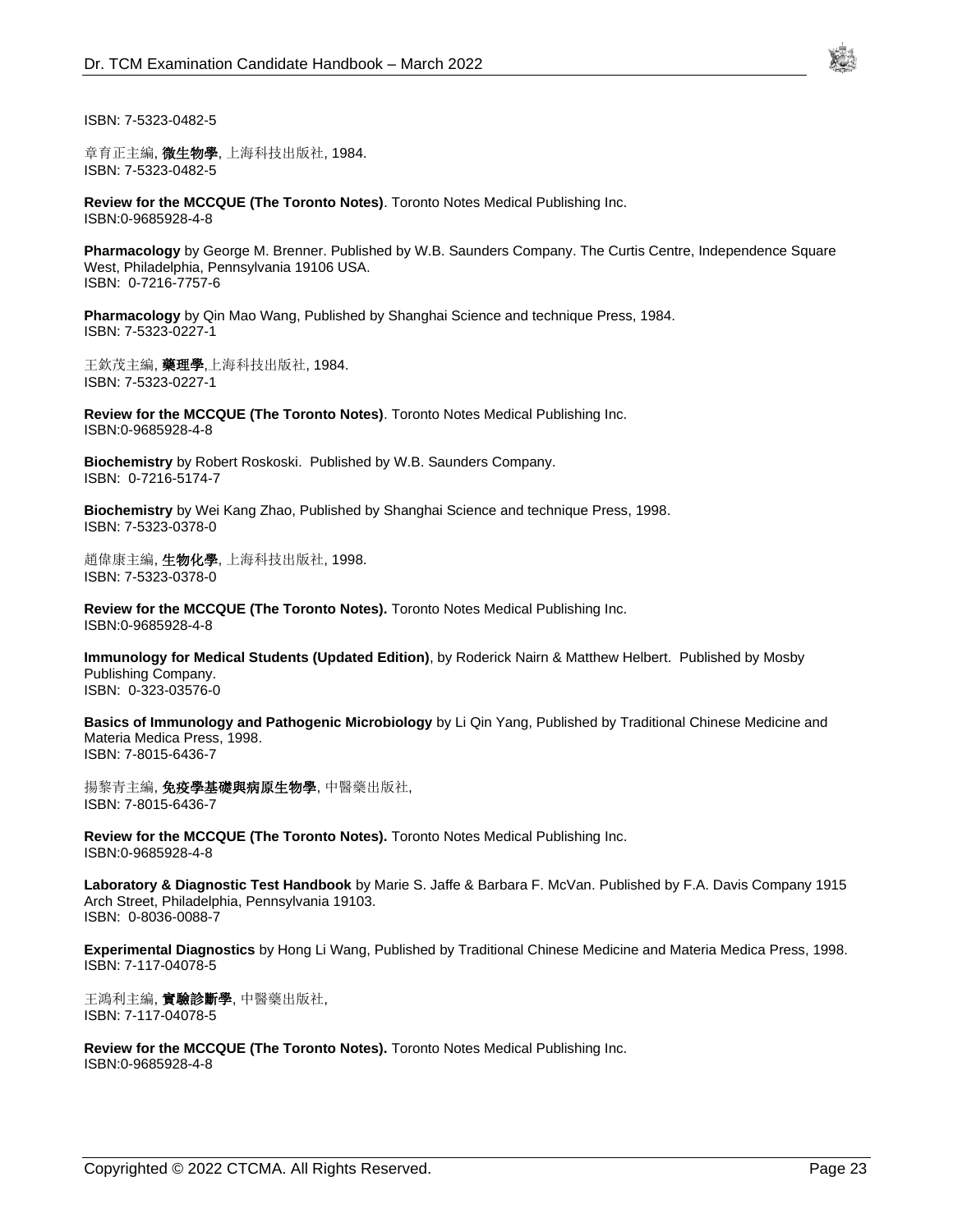

**Cecil Review of General Internal Medicine (8th Edition)** by J. Allen D. Cooper, Jr., MD & Peter G. Pappas, MD. Published by W.B. Saunders Company.

ISBN: 1-4160-0023-2

**Internal Medicine** by Shi Cheng Wang, Published by Shanghai Science and technique Press, 1998. ISBN: 7-5323-4247-6

王世成主編, 內科學, 上海科技出版社, 1998. ISBN: 7-5323-4247-6

**Review for the MCCQUE (The Toronto Notes).** Toronto Notes Medical Publishing Inc. ISBN:0-9685928-4-8

#### **TCM Herbology**

**Chinese Herbal Medicine Materia Medica (Revised Edition)** by Dan Bensky & Andrew Gamble. Published by Eastland Press.

ISBN: 0-939616-15-7

**Chinese Herbal Medicine Materia Medica** by Zai Quan Lei. Published by Shanghai Science and technique Press, 1994. ISBN: 7-5323-3706-5

淩一揆主編, 中藥學, 上海科技出版社, 1994. ISBN: 7-5323-0497-3

**The Chinese Materia Medica** By Academy Press (Xue Yuan), 1998, ISBN 7-5077-1269-9

中藥學(學苑出版社)

**Formulas & Strategies** by Dan Bensky & Andrew Gamble. Published by Eastland Press. ISBN: 0-939616-10-6

**Formulas** by Jin Fu Duan. Published by Shanghai Science and technique Press, 1994. ISBN: 7-5323-3708-1

段富津主編,方劑學, 上海科技出版社, 1994. ISBN: 7-5323-3708-1

**Formulas of Traditional Chinese Medicine** by Academy Press (Xue Yuan), 1998. ISBN 7-5077-1270-2 方劑學(學苑出版社)

**Chinese Herbal Medicine Materia Medica (Revised Edition)** by Dan Bensky & Andrew Gamble. Published by Eastland Press. ISBN: 0-939616-15-7

**TCM Pharmacology** by Yun Qian Wang. Published by Shanghai Science and technique Press, 1986. ISBN: 7-5323-0499-1

王筠默主編,中藥藥理學, 上海科技出版社, 1986. ISBN: 7-5323-0499-1

**Chinese Materia Medica Chemistry, Pharmacology & Applications** by You-Ping Zhu. Published by Harwood Academic Publishers. ISBN: 90-5702-285-0

**The Pharmacology of Chinese Herbs (2nd Edition)** by Kee Chang Huang. Published by CRC Press. ISBN: 0-8493-1665-0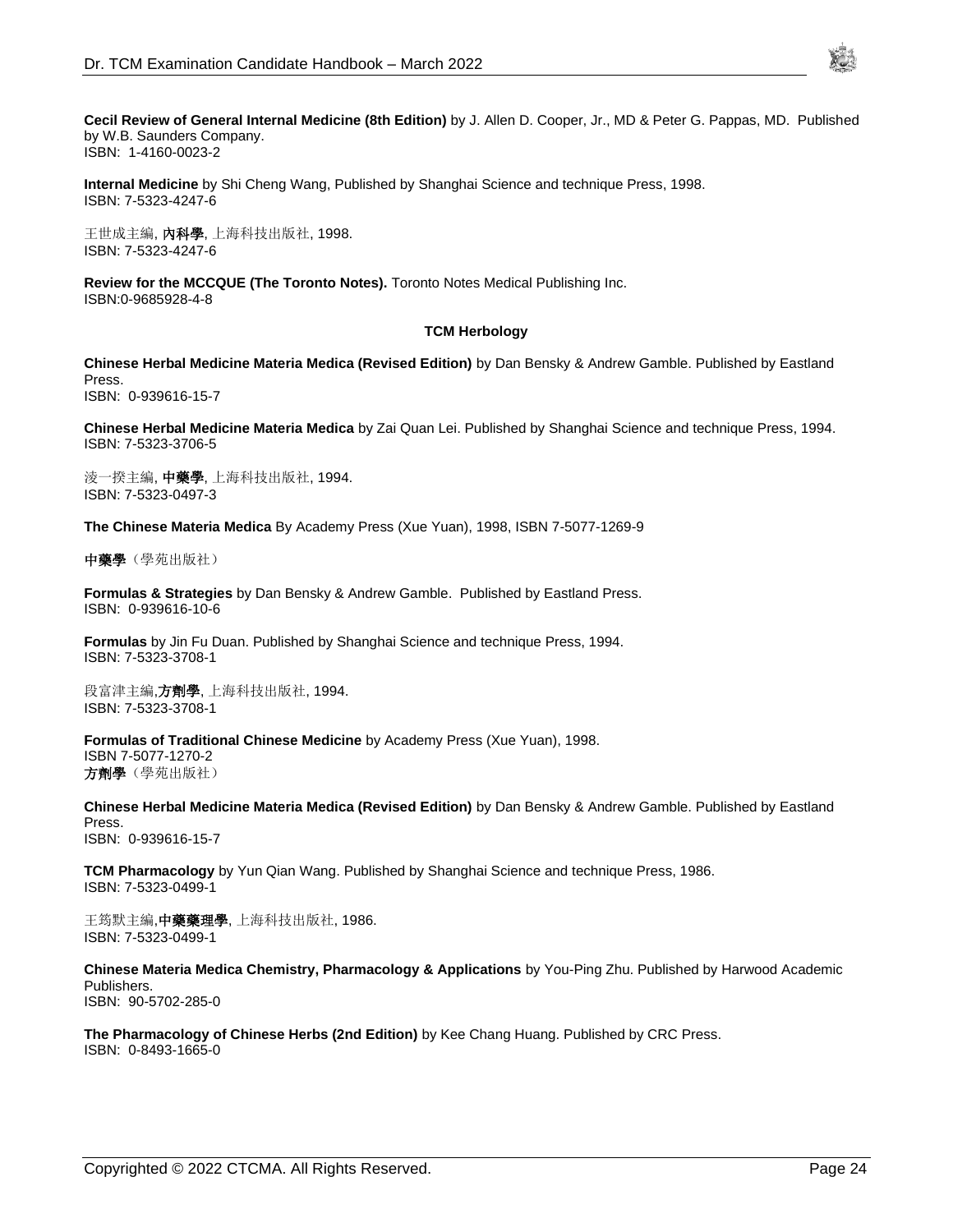

#### **Acupuncture and Tuina**

**Chinese Tuina** by Xiang Cai Xu et. Published by Publishing House of Shanghai University of Traditional Chinese Medicine. ISBN: 1-886969-04-3

**Tui-Na Xue** by Da Fang Yu. Published by Shanghai Science and technique Press, 1984. ISBN: 7-5323-0220-2

俞大方主編, **推拿學**, 上海科技出版社, 1984. ISBN: 7-5323-0220-2

**Chinese Acupuncture and Moxibustion (1993)** by Qiu Mao-liang. Zang Shan-chen. Published by Longman Singapore Publishers Ltd. Distributed by Churchill Livingstone Inc., 650 Avenue of the Americas, New York, New York, 10011. ISBN: 0-443-04223-3

**A Manual of Acupuncture (1998)** by Peter Deadman, Kevin Baker et al. Published by Eastland Press, #400-119 First Avenue South, Seattle, Washington, USA, 98104. ISBN: 0951054678

**The Way to Locate Acupuncture-points (1988)** by Yang Jiasan, Dr. Meng Xiankun. Published by Foreign Languages Press, Beijing, China. Distributed by China International Book Trading Corporation, P.O. Box 399, Beijing, China. ISBN: 0-8351-2317-0

邱茂良主編, 針灸學, 上海科技出版社, 1985. ISBN:7-5323-0218-0

楊甲三主編, **腧穴學**, 上海科技出版社, 1984. ISBN:14119.1726

**Anatomical Atlas of Chinese Acupuncture Points (1990)** by Shandong Medical College. Published by Shandong Science and Technology Press, China. Distributed by Petraco Press Ltd., Unit 14-570 Hood Road, Markham, Ontario, Canada, L3R 4G7.

**Chinese Acupuncture and Moxibustion (1993)** by Qiu Mao-liang. Zang Shan-chen; Published by Longman Singapore Publishers Ltd. Distributed by Churchill Livingstone Inc. ISBN: 0-443-04223-3

邱茂良主編, 針灸學, 上海科技出版社, 1985. ISBN:7-5323-0218-0

**Clean Needle Technique for Acupuncturists (1993)**. A manual, guidelines and standards for the clean and safe clinical practice of acupuncture. Published by the National Commission for the Certification of Acupuncturists (NCCA)

#### **Communications, Professionalism and Ethics**

**Communication Skills in Medicine** by Margaret Lloyd & Robert Bor. Published by Churchill Livingstone. ISBN: 0-443-0711-9

**The Medical Interview (4th Edition)** by John L. Coulehan & Marian R. Block. Published by F.A. Davis Company. ISBN: 0-8036-0771-7

**Medical Assisting** by Diane Klieger. Published by W.B. Saunders. ISBN: 00721-6957-28

#### **Patient Record Keeping**

Safety Program Handbook: http://ctcma.bc.ca/media/1064/safety\_program\_handbook.pdf

Practice Standard: Clinical Record Keeping: http://ctcma.bc.ca/media/1071/clinicalrecordkeeping.pdf